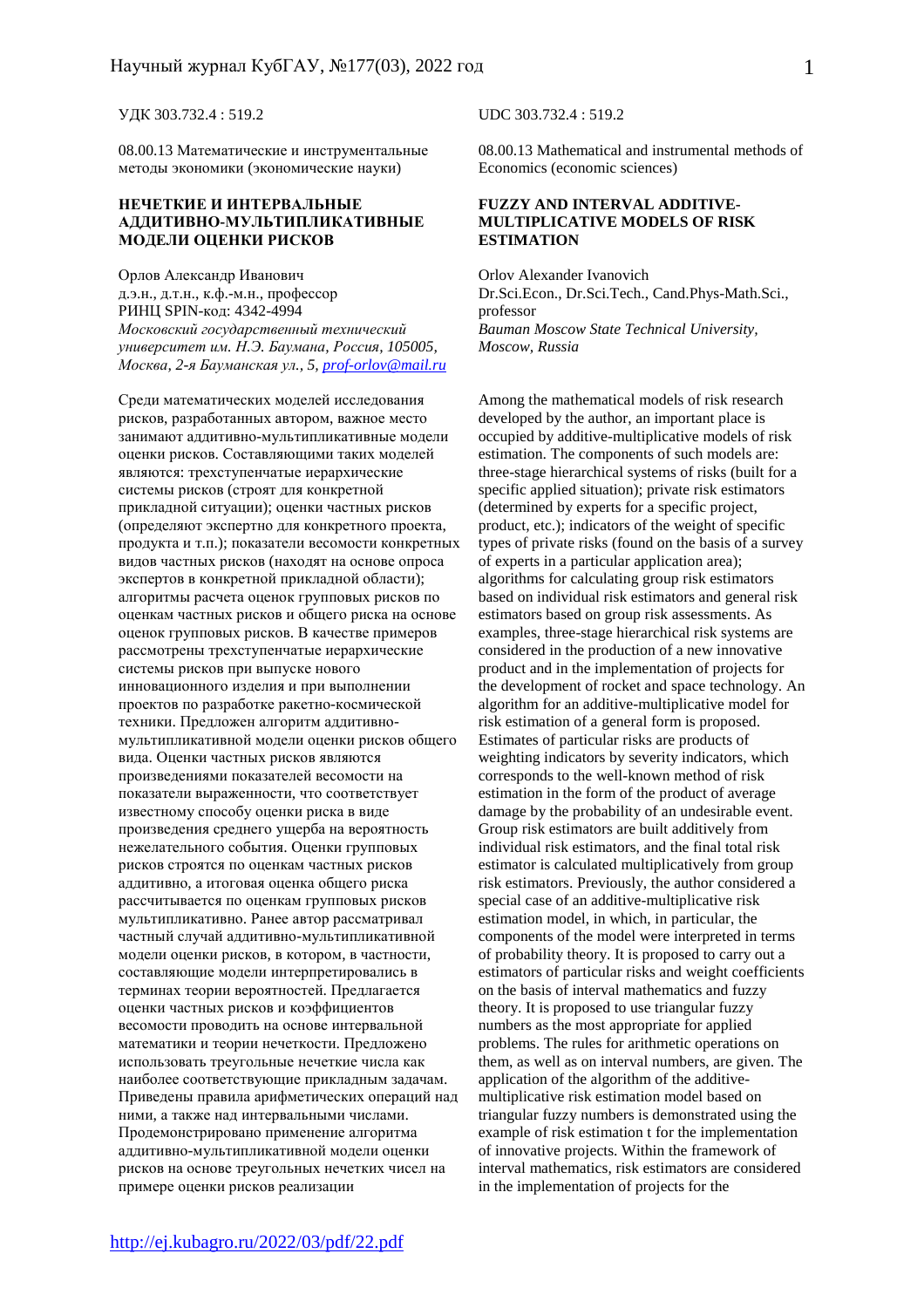инновационных проектов. В рамках интервальной математики рассмотрены оценки рисков при выполнении проектов по разработке ракетнокосмической техники. Развитый автором подход соответствует основным положениям системной нечеткой интервальной математики и теории устойчивости математических моделей

Ключевые слова: РИСК, ВЕРОЯТНОСТЬ, МАТЕМАТИЧЕСКИЕ МЕТОДЫ ОЦЕНКИ РИСКОВ, ЭКСПЕРТНЫЕ ОЦЕНКИ, АДДИТИВНО-МУЛЬТИПЛИКАТИВНЫЕ МОДЕЛИ, НЕЧЕТКИЕ ЧИСЛА, ИНТЕРВАЛЬНАЯ МАТЕМАТИКА

development of rocket and space technology. The approach developed by the author corresponds to the main provisions of systemic fuzzy interval mathematics and the theory of stability of mathematical models

Keywords: RISK, PROBABILITY, MATHEMATICAL METHODS OF RISK ESTIMATION, EXPERT ESTIMATORS, ADDITIVE-MULTIPLICATIVE MODELS, FUZZY NUMBERS, INTERVAL MATHEMATICS

### **1. Introduction**

 Among m of athematic risk research models, an important place is occupied by additive-multiplicative risk assessment models [1]. They are based on three-stage hierarchical systems of risks, in which group assessments are determined by individual risk assessments, and they, in turn, combine the general risk assessment of interest to the researcher. In the additivemultiplicative risk assessment model, we single out the following components.

 1) a three-stage hierarchical system of risks (stricty at for a specific applied situation);

 2) private risk assessments(determined by experts for a specific project, product, etc.);

 3)indicators of weight (importance, weight, materiality, importance) of specific types of private risks (found on the basis of a survey of experts in a particular application area);

 4) algorithms for calculating group risk assessments based on individual risk assessments and general risk assessments based on group risk assessments (according to these algorithms, the models of the type under consideration got their name, sinceat the lower level, group risk assessments are built additively from private risk assessments, and at the upper level, the final risk assessment is calculated from group risk assessments using a multiplicative scheme).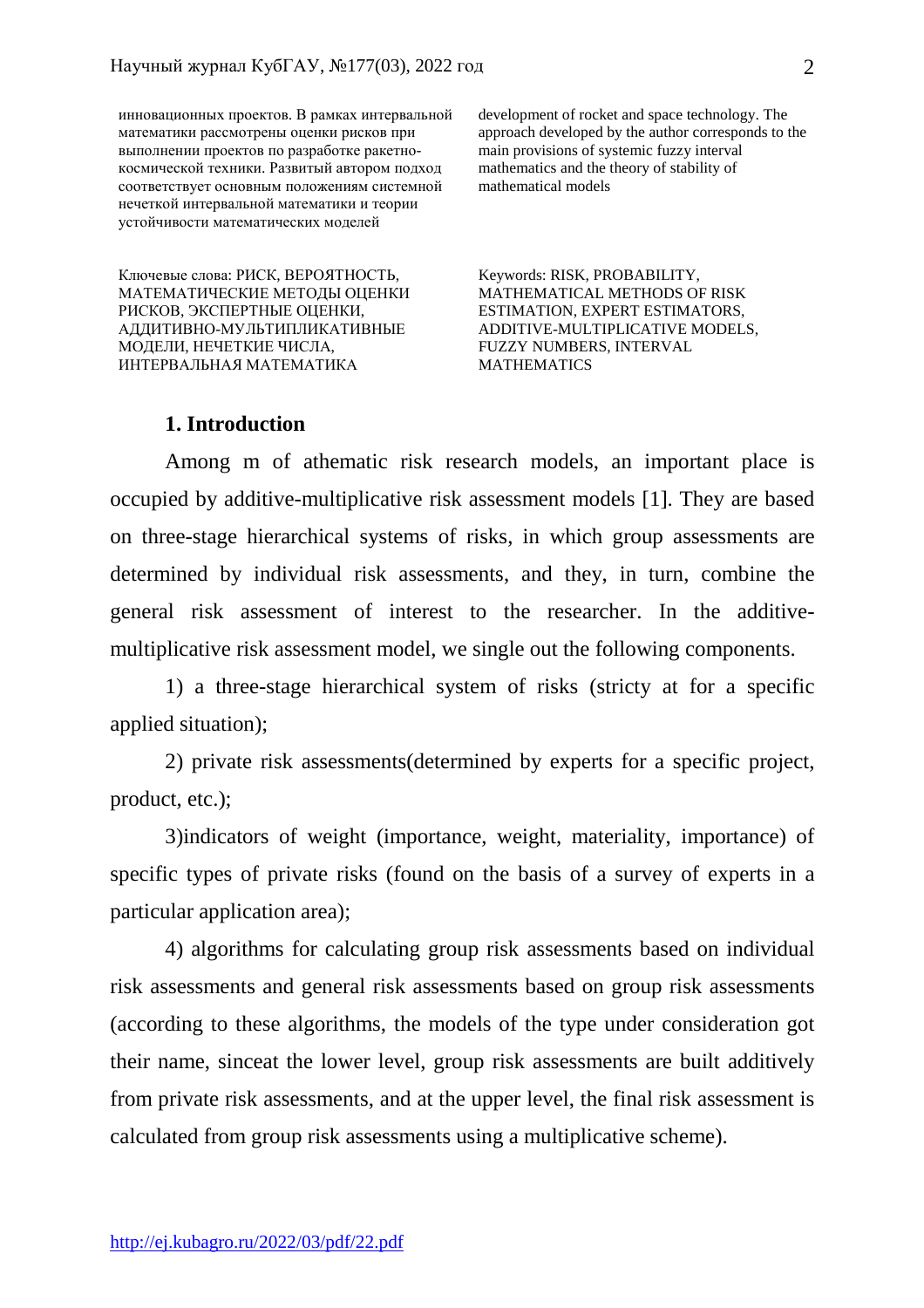In our previous works (see [1, 2] and others), partial risks were estimated with points of 0, 1, 2, 3, 4, 5, and the weighting factors - with real (real) numbers. In this article, we propose a generalized additive-multiplicative model that uses different scoring systems, unambiguous estimates of particular risks and weight coefficients are replaced by their fuzzy counterparts, namely, fuzzy triangular numbers or interval numbers.

# **2. On the development of works on additive-multiplicative risk assessment models and other sections of risk theory**

 BUT additive-multiplicative model risk assessment for the implementation of innovative projects was first proposed in 1997 in the report [3] with the aim of analyzing risks in the implementation of an innovative project at a university. The interaction of the scientific team of the project developers, the administration of the university and an external partner was considered. In this setting, further results were obtained in [4].

 Then the model of the type under consideration was generalized and applied to assess the risks in the production of a new innovative product at the enterprise [5, 6]. A number of sections of this article are devoted to the development of this model based on the system fuzzy interval mathematics tools [7, 8].

 BUT additive-multiplicative model risk assessment turned out to be useful in the development of innovative and investment projects for the creation of rocket and space technology. After discussing this approach at scientific and technical conferences [9, 10], the preliminary results of the development of this area of research were summed up in the article [11]. A series of works in 2017 [12 - 14] is devoted to the further development of the considered approach.

 Fundamental work on theory and practice additive-multiplicative model risk assessment is the article [15]. Reports [16, 17] are devoted to the further development of this area of research. In particular, in [17], the need to use fuzzy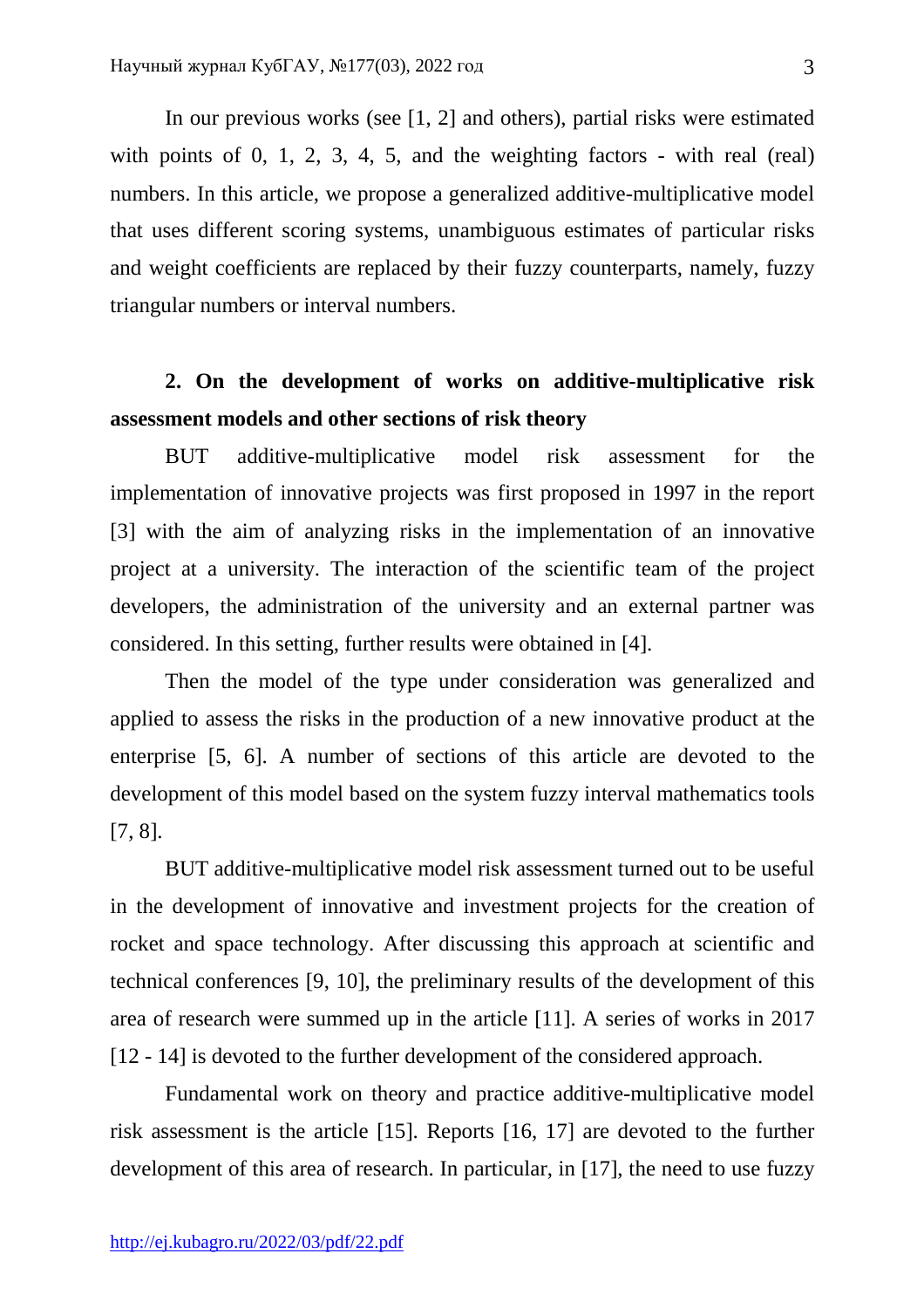(fuzzy. interval) estimates of partial risks and weight indicators is substantiated. This article is devoted to the solution of this problem posed in [17].

 Work in this direction took place in a broader context of research on the theory and practice of studying and managing risks in various applied areas. By risk we mean an undesirable opportunity. The antonym to this term is security.

 The initial stage of research on environmental safety is reflected in the reports[18, 19]. The article [20] substantiates a methodological statement about three types of mathematical risk models - probabilistic-statistical, fuzzy and interval. A detailed review of the obtained scientific results is included in textbooks [21, 22] and constitutes the main content of monographs [23, 24].

 Problems about The report [25] is devoted to the organizational and economic modeling of the management processes of industrial enterprises under the conditions of inflation risks.

 During the development of automated system for forecasting and preventing aviation accidents in the organization and production of air transportation [26], a number of problems of risk assessment and management arose. The results obtained are reflected in the works [27 - 31].

 The cycle of works is devoted to estimates credit risk for banking structures. They are based on the use of expert technologies [32], in particular, on the new Kemeny median calculation algorithm [33–35].

 Much attention was paid to the development of a general theory of risk[36], in particular, the analysis of the diversity of risks [37]. A new direction in controlling was singled out - risk controlling [38]. This managerial innovation was supported at the III International Congress on Controlling [39, 40]. Risk controlling tools are analyzed in [41]. Risk controlling is an important part of the information and methodological support of management [42]. At MSTU im. N.E. Bauman is trained in the discipline "Risk Controlling". Preliminary results of development to risk control as a scientific, practical and educational discipline are summed up in the work[43].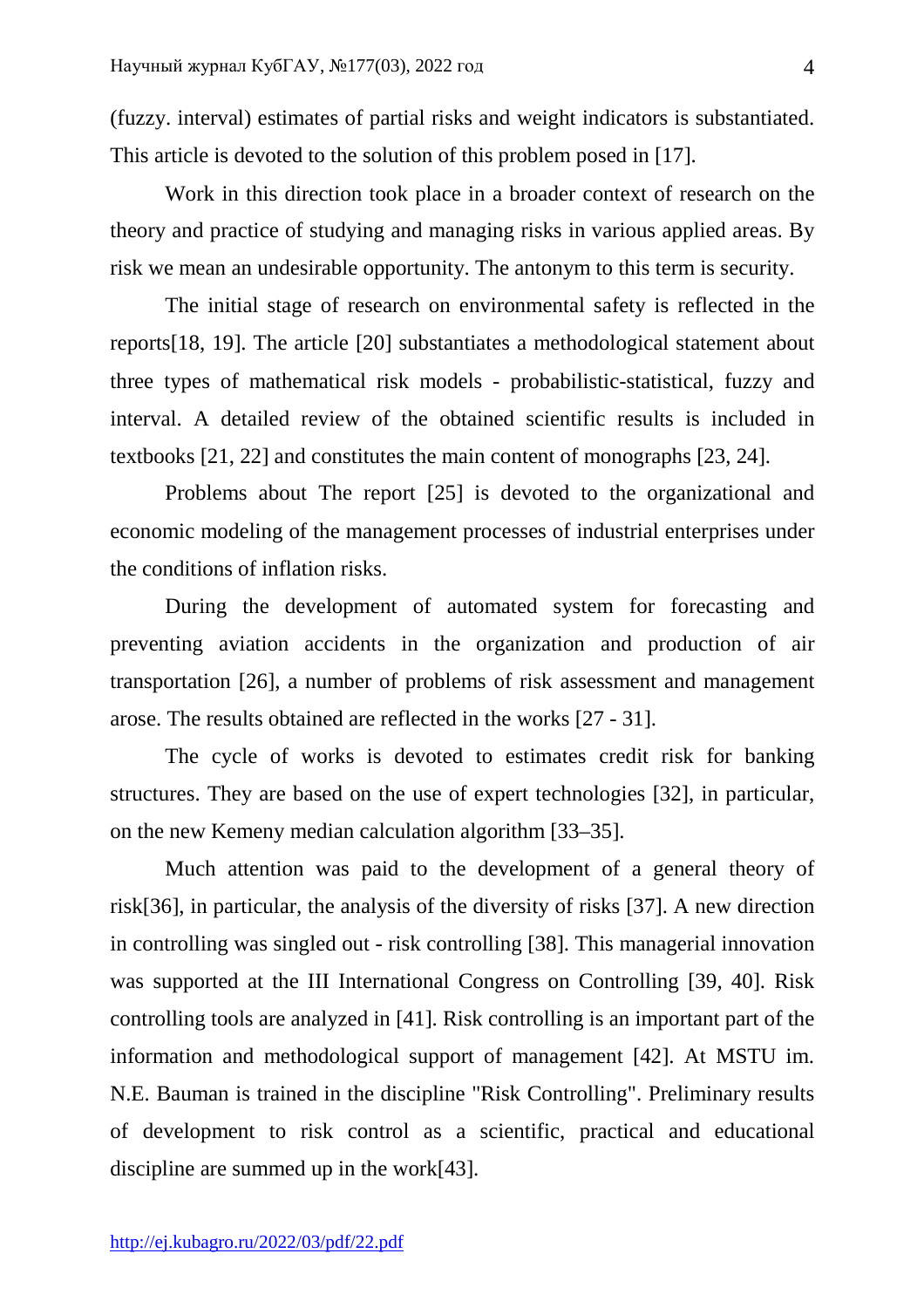## **3. Private and group risks for two hierarchical systems**

 The additive-multiplicative risk assessment model is quite general for applications in various subject areas, but at the same time it is quite simple and adapted for practical applications and calculations. In the terminology of V.V. Nalimov [44], we are talking about a draft model. As an example, consider about risk assessments for the release of a new innovative product [2, sec. 6.3] and when executing projects for the development rocket and space technology [11, 15].

 As already noted, at first, an additive-multiplicative model was developed for assessing the risks of implementing innovative projects in universities (with the participation of an external partner)[4]. Then the model of the type under consideration was applied to assess the risks in the release of a new innovative product.

 We consider the risk that the release of an innovative product will be disrupted.In accordance with[37] towe classify private risks into production, commercial, financial and global, highlighting the appropriate groups.

 To assess the risk that production risks will adversely affect the implementation of the project (thwart its completion on time), we introduce the following particular risks:

*R*<sub>eleven</sub>- the risk of defectiveness (in particular, underestimation of the complexity of the organization of production and the technological process, which leads to a high percentage of defective products);

 $R_{21}$ - design risk (fundamental design errors, due to which it is impossible to establish production on time and of proper quality);

 $R_{31}$ – risk of accidents (including risks of accidents at work);

 $R_{41}$ - personnel risk (risks associated with the possible absence (illness, dismissal) of specialists, without which production cannot be established, as well as problems that arise in the process of work associated with other direct participants in the work).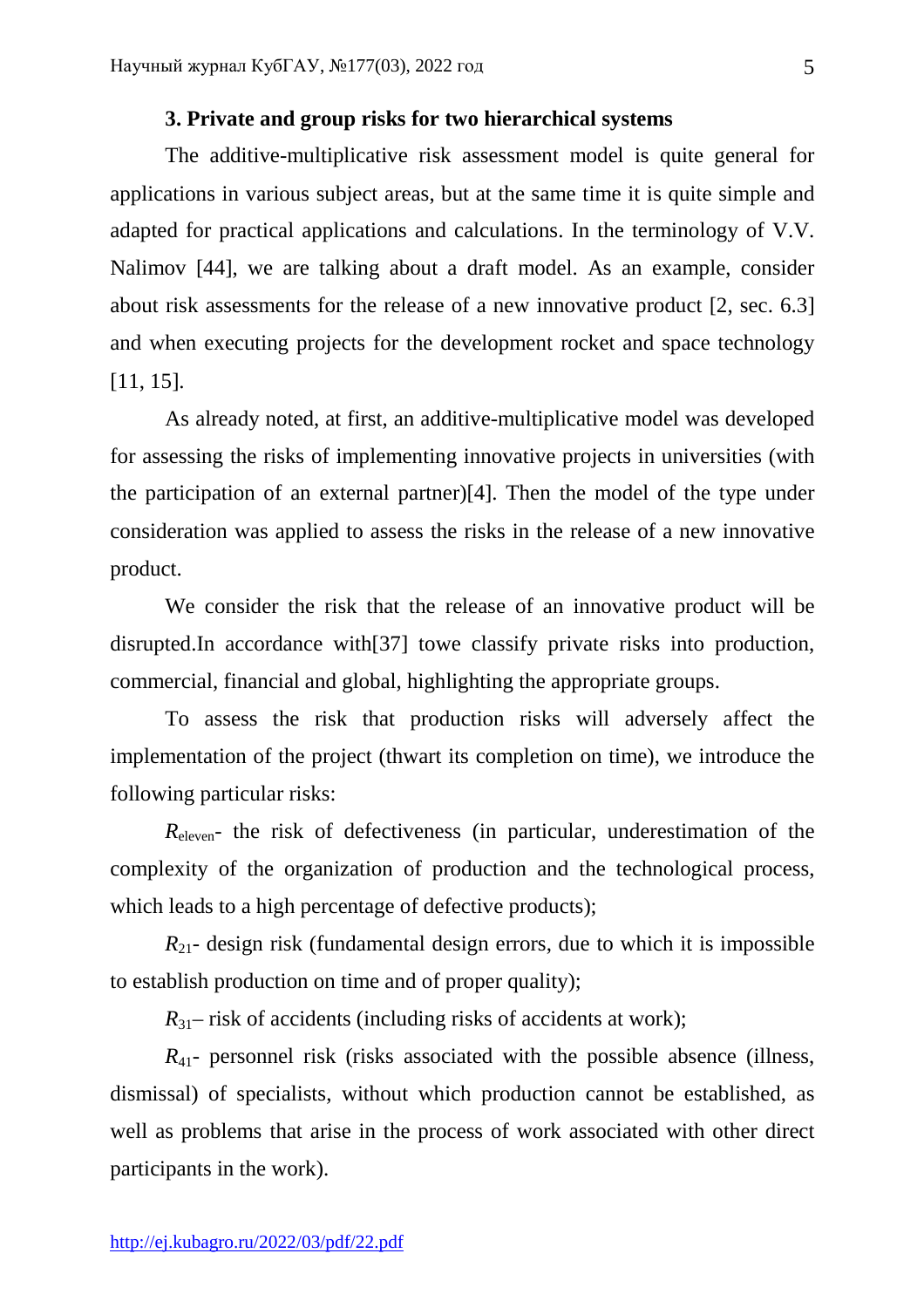To assess the risk that commercial risks will adversely affect the implementation of the project, we introduce the following partial risks:

 $R_{12}$ - supplier risk (risks associated with the activities of suppliers, manifested in the failure to meet delivery dates, failure to meet quality and volume requirements, etc.);

 $R_{22}$ – consumer risk (various risks associated with consumers, in particular, the lack of attractiveness of products due to poor marketing, high prices, changes in the market situation, etc.);

 $R_{32}$ – competitor's risk (risks associated with the activities of competitors, in particular, the launch of similar products by competitors, collusion between them, etc.);

 $R_{42}$ – environmental risk (risks associated with the activities of state and municipal authorities, utilities, public organizations).

 To assess the risk that commercial risks will adversely affect the implementation of the project, we introduce the following partial risks:

 $R_{13}$ – risk of the legislator (risks associated with unforeseen changes in legislation);

 $R_{23}$ - exchange rate risk (risks of fluctuations in exchange rates, stock prices);

 $R_{33}$ – the risk of inflation (caused by rising prices).

 To assess the risk that global risks will adversely affect the implementation of the project, we introduce the following partial risks:

*R*<sub>fourteen</sub>– risk of the state (state and international risks, in particular, wars, revolutions, imposition of sanctions, terrorism, various global risks generated by human activities);

*R*24– risk of nature (risks of earthquakes, floods, tsunamis, asteroid impact, climate change and other natural risks).

 Total we have identified 13 private risks. Each of them can be detailed further, constructing the fourth hierarchical level, the fifth, and so on. However,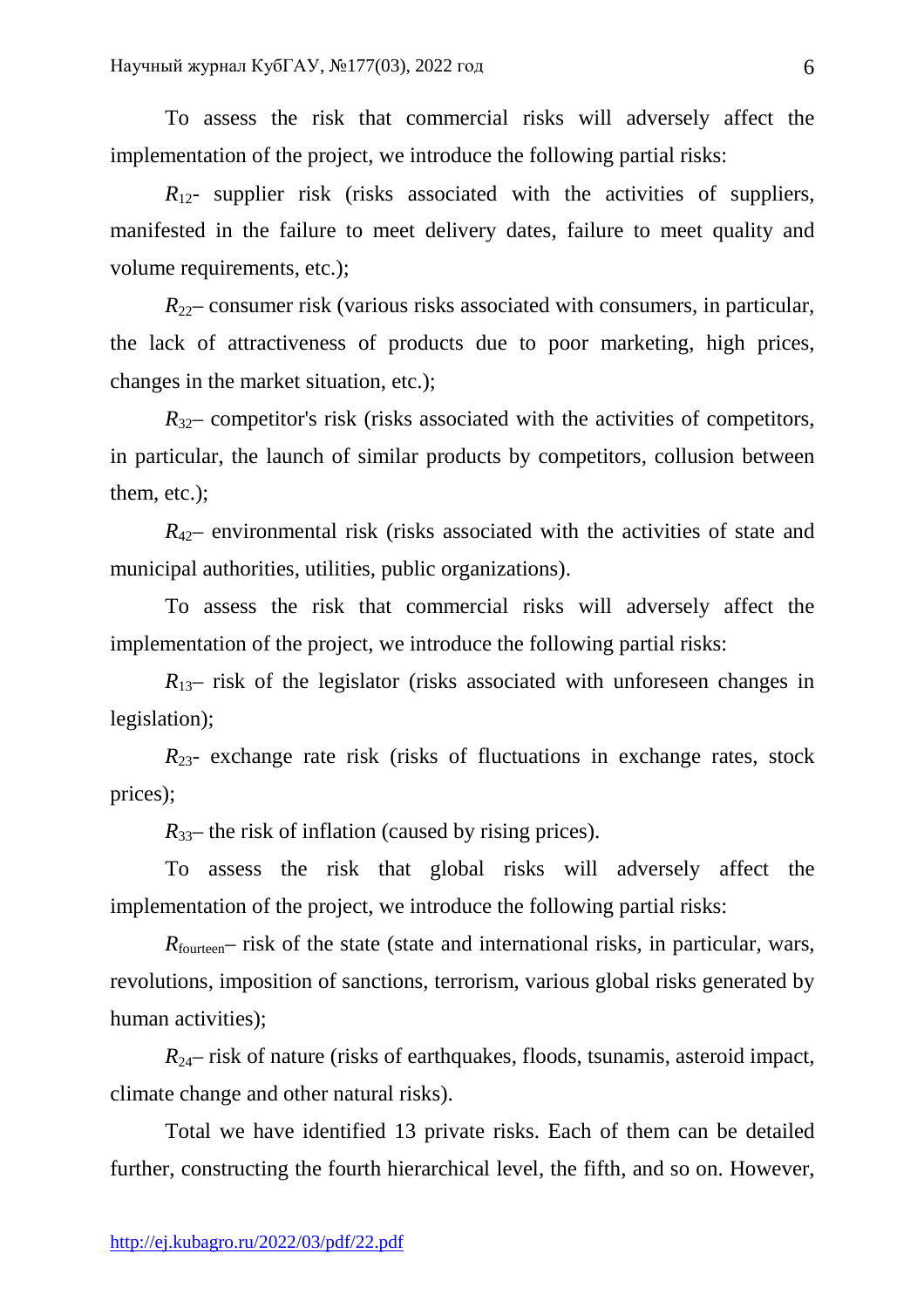in order to obtain a preliminary risk assessment, according to our expert assessment, it is sufficient to use three-level hierarchical risk systems.

 The additive-multiplicative risk assessment model turned out to be useful in the rocket and space industry as well. We study the risk that the project for the development rocket and space technology will not be completed on time. In the case under consideration, group risks correspond to the following successive stages [11, 15]:

1) preparation of the concept;

2) preparation preliminary design and draft design;

3) development of design and technological documentation;

4) production of a prototype;

5) ground tests;

6) adjustment of documentation based on the results of documentation;

7) flight tests and revision of documentation for production;

8) launch.

 For all 8 groups, 44 private risks were identified. All of them are listed in the article.[eleven]. Here, as an example, we give a list of private risks for stage 4 "Production of a prototype";

*R*<sub>fourteen</sub>- risk of defectiveness (risk of errors in the manufacture of parts and blocks);

*R*<sub>24</sub>- assembly risk (risk of assembly errors);

 $R_{34}$ - the risk of lack of resources (machine park, material, personnel, computer, temporary and other resources);

*R*44- risks of subcontractors (risks associated with non-fulfillment of obligations by subcontractors and subcontractors);

*R*54- organizational risk (risk of disruption of work due to their poor organization);

 $R_{64}$ - risk of suppliers (risk caused by the actions of suppliers of raw materials, components, materials (low quality, violation of deadlines));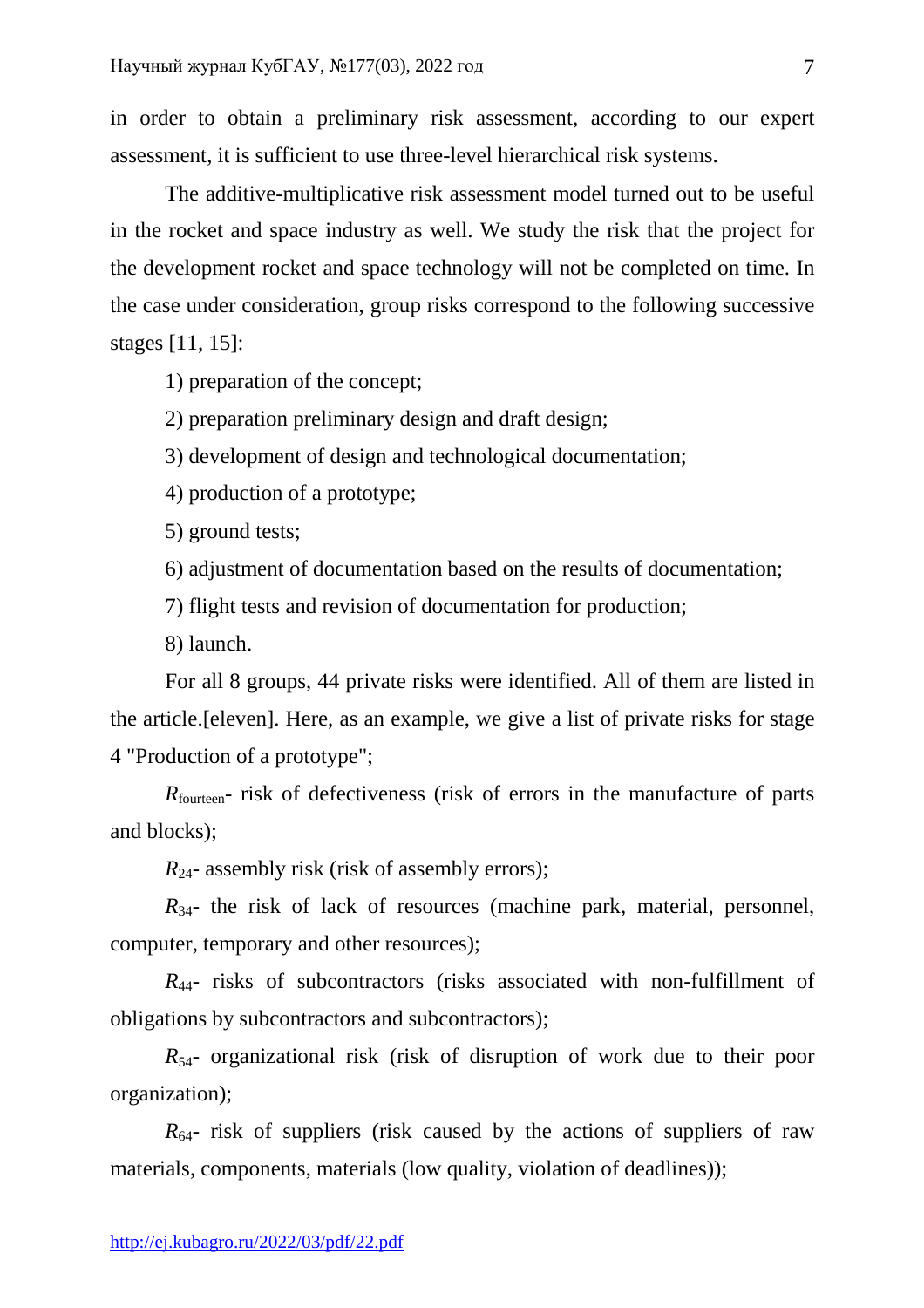*R*<sub>74</sub>- external risk (risk for other reasons).

 In any particular situation, the creation of an additive-multiplicative risk assessment model begins with the development of a three-level hierarchical risk system.

### **4. Algorithm additive-multiplicative risk assessment model**

 We proceed from a three-level hierarchical system of risks, in which *m*  risk groups, the j-th of which includes  $k(i)$  private risks Rij, where  $i = 1, 2, ...,$  $k(i)$ ,  $j = 1, 2, ..., m$  (see examples in the previous section).

 Each of the private risks (risk factors) of the second order *Rij* has two indicators - the severity of Xij (shows the frequency of occurrence) and the weight of Aij (how much it affects the risk of a higher level). These indicators can be evaluated on the basis of various models - probabilistic-statistical, interval, fuzzy.

We accept that risk estimate Qij Rij has the form

$$
Qij = AijXij,
$$
 (one)

where Aij is an indicator of weight (importance), for example, an assessment of economic losses caused by this type of risk, Xij is an indicator of its severity (value). This formula generalizes the well-known risk assessment method as the product of the average damage (the mathematical expectation of damage) by the probability of an undesirable event [1].

Group risk assessment *qi* for group I has the form

$$
qi = Q i_{one} - Q i2 - ... - Q ik(i) = Ai1Xi + Ai2Xi + ... + Aik(i)Xi(i), i = 1, 2, ...
$$
  
..., m, (2)

those. the group risk assessment is equal to the sum of the individual risk assessments included in this group.

General Risk *Q* expressed in terms of group risks as follows:

$$
Q=1-(1-Q1)(1-Q2)...(1-Qm).
$$
 (3)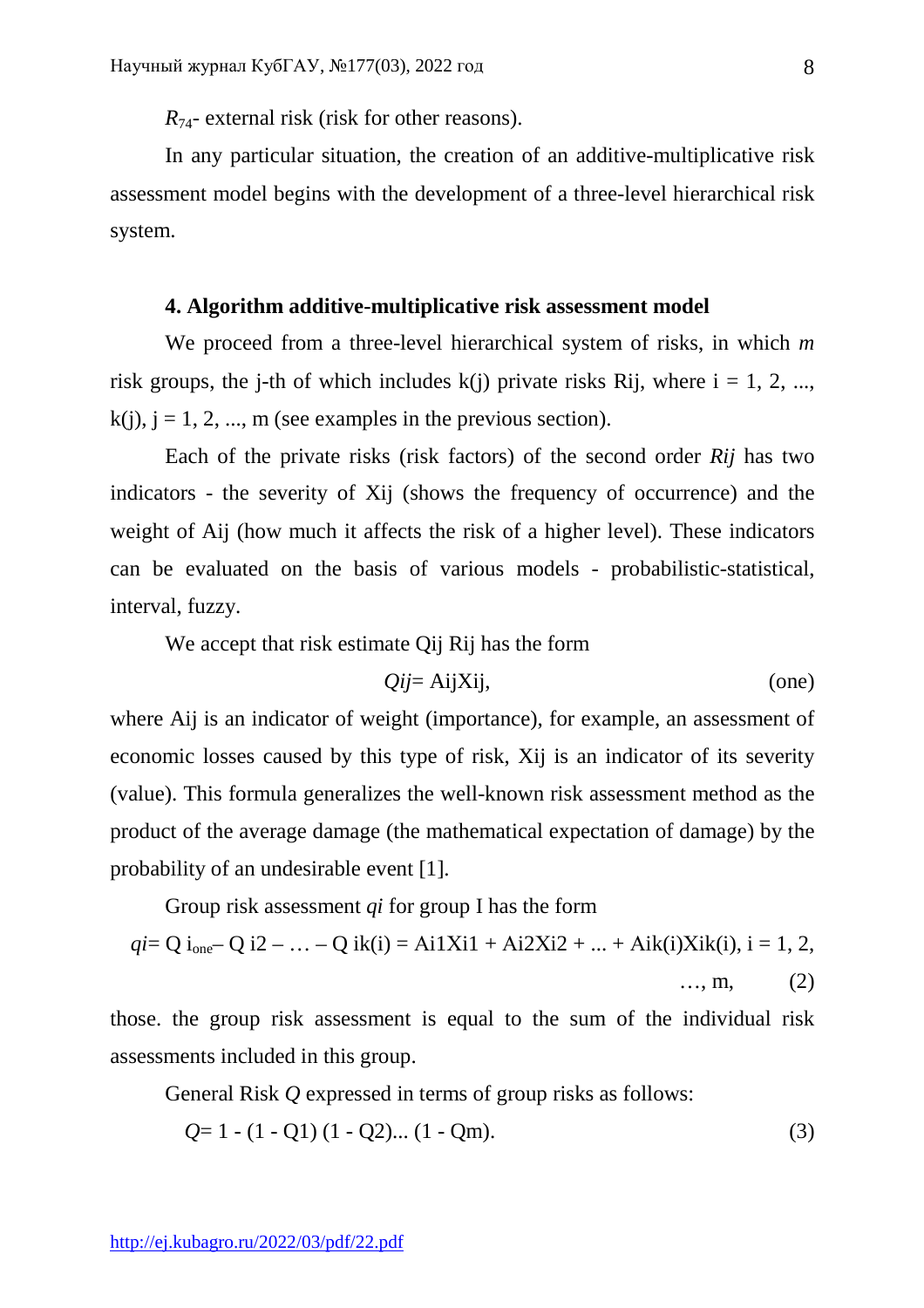Formulas (1) - (3) fully describe the calculation algorithm in additivemultiplicative risk assessment model. Group risk assessments are determined additively from individual risk assessments, and the overall (final) risk assessment is expressed through group risk assessments multiplicatively.

 Final overall risk assessment *Q* maybebe used in evaluating the feasibility of project implementation, in determining the priority of project implementation, in planning the allocation of resources for the next planning interval (this is important in case of unsuccessful project implementation). For the purpose of risk management, the assessment of the overall risk Q can be used to identify the influence of the severity of one or another private or group factor on the final assessment Q of the overall risk, optimizing the choice of changes in the values of the factors, taking into account the available resources.

 Expert assessments are actively used at all stages of building and using an additive-multiplicative model - when building a hierarchical system of risks, determining the values of the weighting coefficients, and then choosing the values of the coefficients of expression for specific projects.

# **5. Interpretation of the additive-multiplicative risk assessment model in terms of probability theory**

 She was used in works [4, 11, 15]. In this approach, the risk score Q is the 1's complement of the probability P of the successful realization of the associated event, i.e.  $P = 1 - Q$ . Private risk corresponds to the probability that the corresponding risk event [1] will not occur. Group risk - the probability that the stage of development of rocket and space technology is successfully completed on time. In the case of risk assessments when releasing a new innovative product - the probability that the private risks included in the group will not interfere with the implementation of the project.

 The purpose of model development is risk assessment *R* the occurrence of an unwanted event. To calculate this risk, a probabilistic model is often used,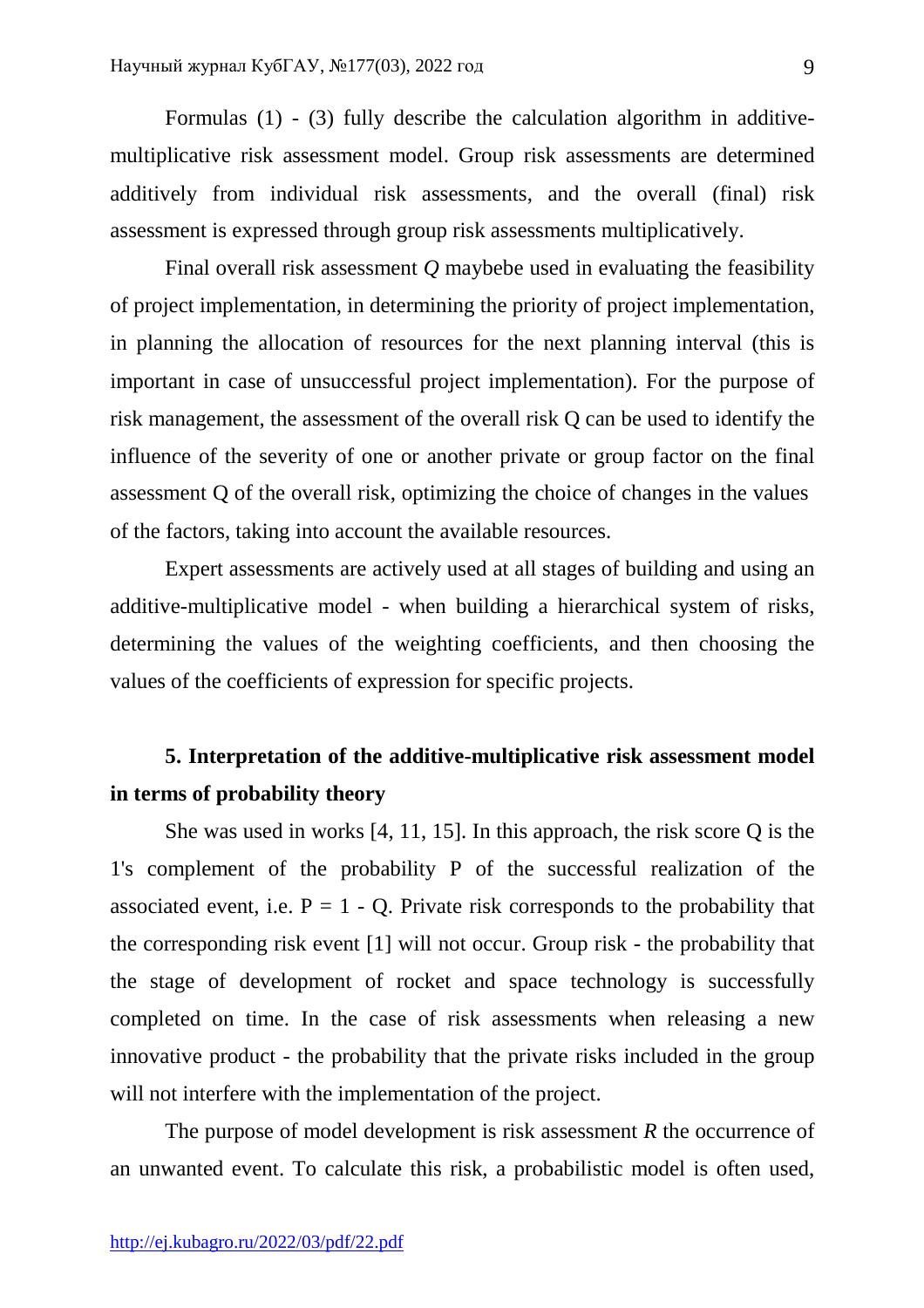according to which the occurrence of an undesirable event B is a random event a subset of the set of all possible elementary events. The risk (undesirable event) will be denoted by R, its numerical probabilistic assessment Q. Let Q be the probability of the occurrence of an undesirable event R, then  $P = 1 - Q$  is the probability that an undesirable event can be avoided. For simplicity, let Q be the probability of failure, then  $P = 1 - Q$  is the probability of success, for example, the probability of successful implementation of an innovative investment project to create a product of rocket and space technology (or a certain stage of it). In the further description of the model, the duality of Q and P is used (from the applied point of view, it is important to estimate the risk Q,

 If risk events for individual risks are incompatible, then the group risk assessment is given by formula (2). Note that if these events are independent and the corresponding risk estimates *Qij* are small, then formula (2) is also valid up to infinitesimals of a higher order. This follows from the fact that

*Pi*= Pi1 Pi2... Pik(i) =(1 - Qi1) (1 - Qi2)... (1 - Qik(i)) = 1 - Qi1 - Qi2 - ... - $Oik(i)$  (4)

up to infinitesimals of a higher (than Qij) order. Thus, two fundamentally different approaches (inconsistency and independence) give the same numerical value (in the asymptotics), which increases the validity of using formula (2).

 Group risk aggregation is based on the assumption that different risk groups act independently, i.e. the corresponding risk events are independent. Then the probability of success is:

$$
P = \text{P1P2...Pt},
$$

accordingly, the total risk Q is

$$
Q=1 - P = 1 - P1P2...Pt.
$$

 As is known [1], for risk studies use mathematical models and methods of three types - probabilistic-statistical, interval and fuzzy. This statement was substantiated back in 2000 in [20]. The concept of probability is often inappropriate to use in interval and fuzzy models. When developing and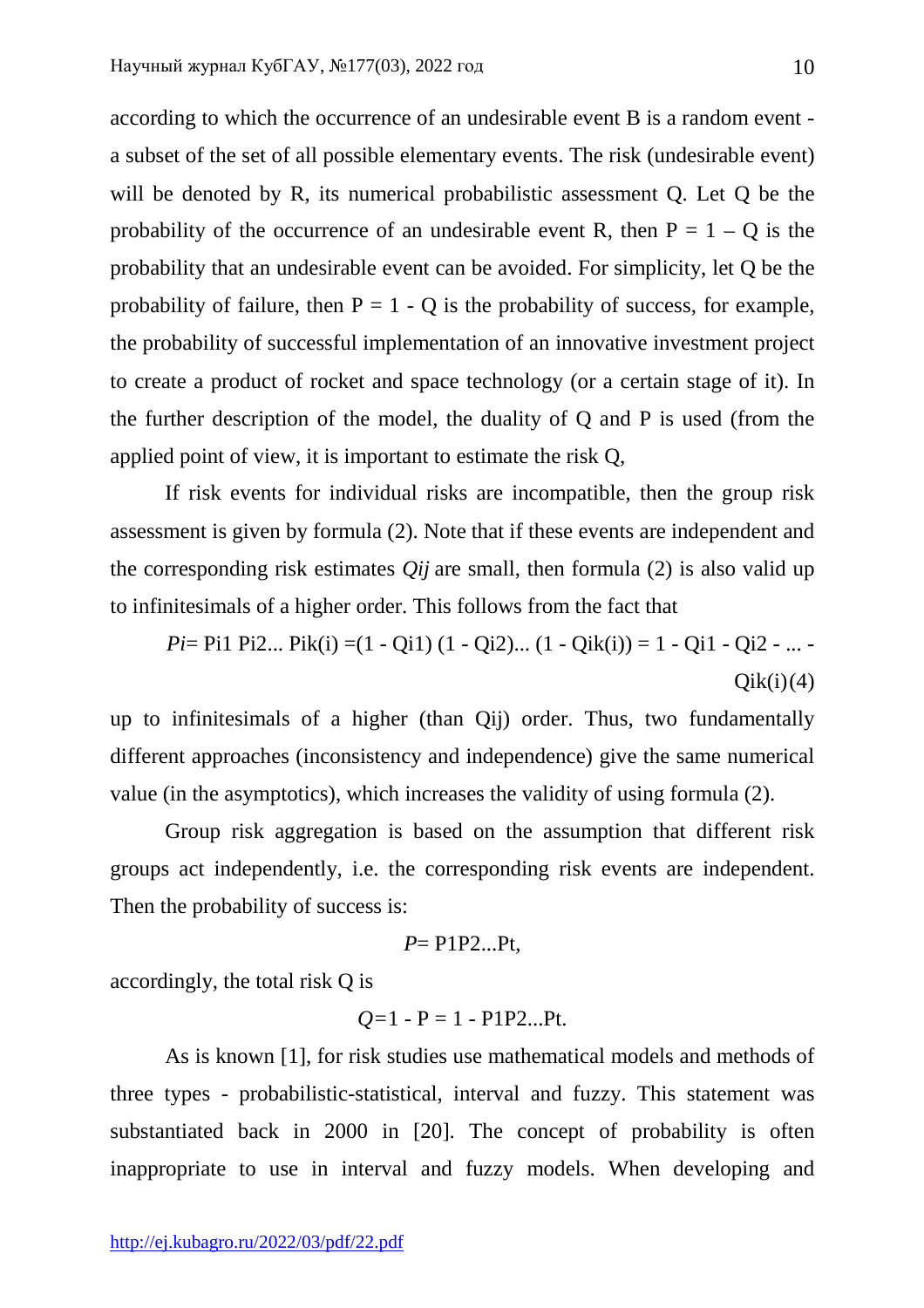applying interval mathematics and fuzzy theory algorithm The additivemultiplicative risk assessment model is based directly on formulas (1) and (3), the quantities included in them have no probabilistic analogues.

## **6.Building a system for assessing private risks and weighting factors**

 Let us first discuss the assessment of the severity of Xij. If there is a training sample, then it is advisable to calculate Xij from statistical data (as the frequency of an undesirable event). An alternative approach is the use of one or another technology of expert evaluation. In both approaches, it is natural to give risk assessments using linguistic variables.

 In the works [2, 4, 11, 15], particular risks were described by linguistic variables with 6 gradations, each of which was formed in terms of a particular degree of risk severity and was coded using integers from 0 to 5. Namely, it was used, for example, the following system of values:

 0 - an almost impossible event (with a probability of no more than 0.000001),

1 - an extremely unlikely event (with a probability of 0.000001 to 0.0005),

2 - unlikely event (probability from 0.0005 to 0.001),

 3 - an event with a probability that cannot be neglected (from 0.001 to 0.01),

4 - quite probable event (probability from 0.01 to 0.1),

5 - an event with a noticeable probability (more than 0.1).

The risk scores Xij received from experts are measured on an ordinal scale.

Let us consider various possibilities of generalizing the approach developed in [2, 4, 11, 15] In additive-multiplicative risk assessment models, various other systems of values can be used to assess private risks. Namely, a different number of gradations can be chosen, therefore, the numerical values of risk assessments do not have to be chosen from the set {0, 1, 2, 3, 4, 5}. Grades can be described in various ways. So, in [11], an almost impossible event is an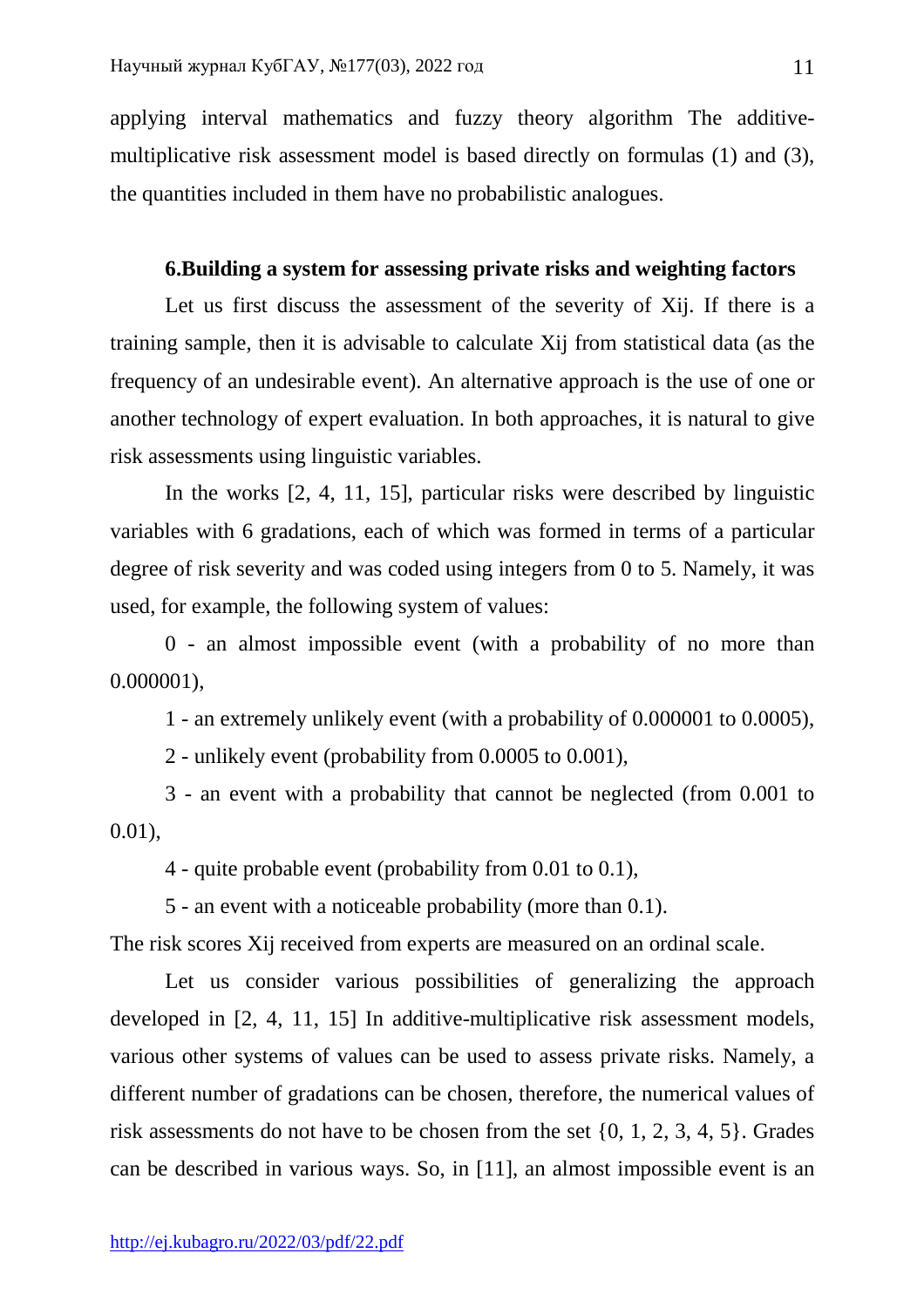event with a probability of no more than 0.01 (and not an event with a probability of no more than 0.000001, as above).

 To apply formulas (1) - (3), numerical risk assessments are required*Хij*for specific objects of expertise (products, projects, etc.). They are obtained as a result of the application of one or another expert technology.[2, 32]. At the same time, experts should be familiar with specific products or projects.

 To evaluate indicators of weight (importance)*Aij*(they are the same for all projects) also attract experts, but of a different specialization - those who are familiar with the whole variety of objects of expertise under consideration. The choice of the set of numbers Aij should be consistent with the choice of risk assessment values. So, when using probabilistic-statistical models, the probabilities should be non-negative (ie, risk assessments should not exceed 1). Thus, when using the accepted[2, 4 - 6] in the system of risk assessment values, the maximum risk is achieved when these values are equal to 5. It is natural to assume that the corresponding probability is equal to 0, and therefore the sums Ai1, Ai2,..., Aik(i) for any  $i = 1, 2, ..., m$  must equal  $1/5$ .

# **7.Arithmetic operations on interval and fuzzy numbers**

 Initial information for applying the algorithm additive-multiplicative risk assessment model isXij severity scores and Aij weighting scores. Risk assessments are calculated using formulas (1) - (3).

 In previous works[2, 4, 11, 15] Xij and Aij are numbers. However, it is obvious that in practice the values of Xij and Aij are determined only with some accuracy and have errors. In accordance with the theory of stability of mathematical methods and models [45 - 49], it is advisable to use risk assessment algorithms in which, instead of real numbers, the initial information is interval or fuzzy numbers Xij and Aij. On their use the system fuzzy interval mathematics is based [7, 8], which we consider as the basis of mathematics of the XXI century [50]. Although it is known that interval numbers are a special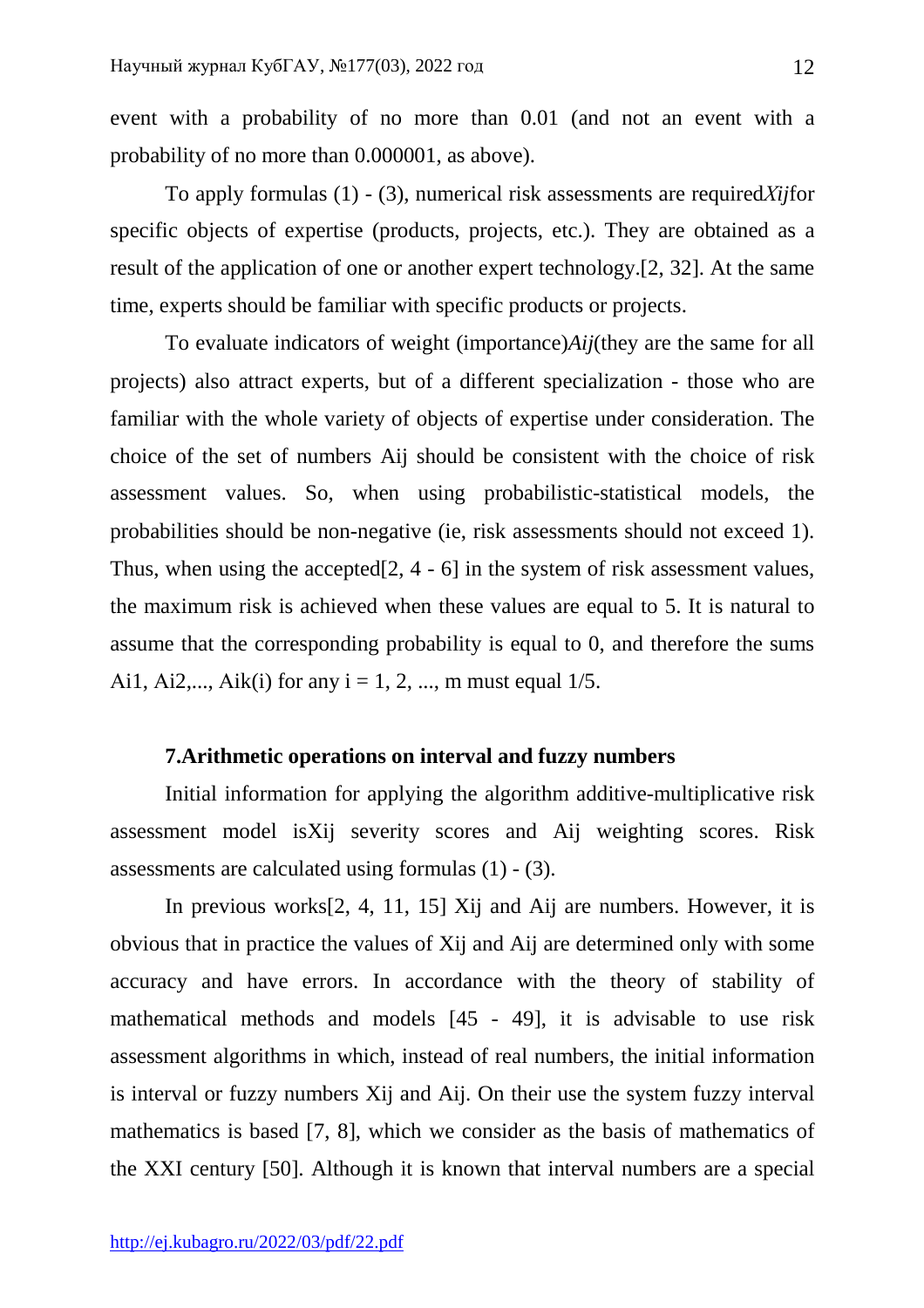case of fuzzy numbers, and the theory of fuzzy sets is a part of probability theory [50], in applied research it is advisable to distinguish between probabilistic-statistical, interval and fuzzy models.

 The main objective of this article is the development and approbation of algorithms for estimating the fuzziness (error) of the final estimates of the general risk based on the errors in the estimates of particular risks and weight indicators.

 To describe the blurring of the initial values, we will use two mathematical tools - interval numbers and triangular fuzzy numbers.

 In interval mathematics real numbers are replaced by intervals (a, b), where  $a < b$ . The interval number (a, b) can be written as  $(c - \Delta, c + \Delta)$  or  $c \pm \Delta$ , where  $c = (a + b) / 2$  and  $\Delta = (b - a) / 2$ . Here  $\Delta$ - error in determining the interval number, i.e. blur indicator.

 Arithmetic operations on interval numbers (a, b) and (c, d) are defined as follows. For any real numbers a, b, c, d, the sum and difference are:

 $(a, b) + (c, d) = (a + c, b + d), (a, b) - (c, d) = (a - d, b - c),$ 

For non-negative real numbers a, b, c, d, the product and quotient are given by the formulas

 $(a,b)\times(c,d) = (ac, bd), (a, b) / (c, d) = (a / d, b / c).$ 

 Fuzzy numbers are described by their membership functions. We will use triangular fuzzy numbers, which are given by three real numbers  $a < b < c$ , whose membership function is equal to 0 to the left of a, increases linearly from 0 to 1 on the segment [a, b], decreases linearly from 1 to 0 on the segment [b , c] and is equal to 0 to the right of c. Thus, the membership function is defined by a triangle with vertices at the points  $(a, 0)$ ,  $(b, 1)$  and  $(c, 0)$ , which explains its name. The triangular fuzzy number is completely described by the vector (a, b, c).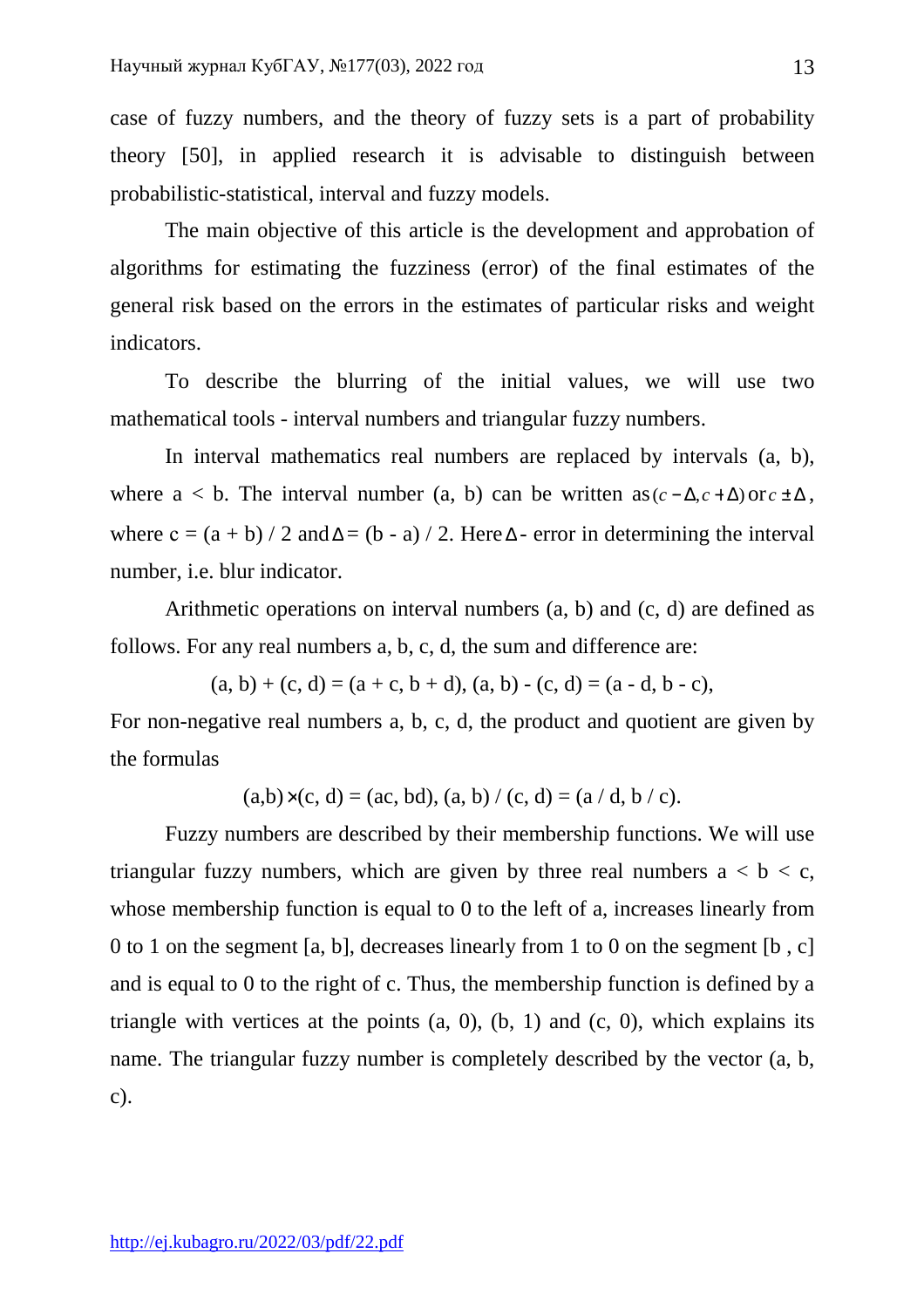Note that the interval number (*a, b*) can be considered as a fuzzy number with a membership function equal to 0 to the left of a, equal to 1 on the interval [a, b], and equal to 0 to the right of b.

 Let us introduce arithmetic operations on triangular fuzzy numbers  $(a<sub>one</sub>, b<sub>one</sub>, c<sub>one</sub>)$  and (a2, b2, c2). The sum and difference of these numbers are:

$$
(a1, b1, c1) + (a2, b2, c2) = (a1 + a2, b1 + b2, c1 + c2),
$$

 $(a1, b1, c1) - (a2, b2, c2) = (a1 - a2, b1 - b2, c1 - c2).$ 

For non-negative real numbers a1 and a2, the product and quotient of triangular fuzzy numbers are given by the formulas

$$
(a1, b1, c1) \times (a2, b2, c2) = (a1a2, b1b2, c1c2),
$$

 $(a1, b1, c1) / (a2, b2, c2) = (a1 / c2, b1 / b2, c1 / a2).$ 

 Of all types of fuzzy numbers, we chose triangular fuzzy numbers for modeling, since they are described by a small number of parameters (three), and the results of arithmetic operations on them do not go beyond the set of triangular fuzzy numbers. In additive-multiplicative risk assessment models, fuzzy numbers with other membership functions can be used, but the calculations and interpretation of their results are much more complicated.

#### **8. ABOUT risk assessment for the release of a new innovative product**

 Let's demonstrate the application of the algorithm additive-multiplicative risk assessment model based on formulas (1) - (3), for example assessing the risks of implementing innovative projects [2].

 Table 1 shows the initial data – estimates private risks for five projects and weighting factors - without taking into account their errors. The private risks used are discussed above, in the section "Private and group risks for two hierarchical systems".

 In table. Figures 2 and 3 show risk assessments for the implementation of innovative projects in the case when partial risks and weighting factors are described by triangular fuzzy numbers. Tab. 2 corresponds to the situation when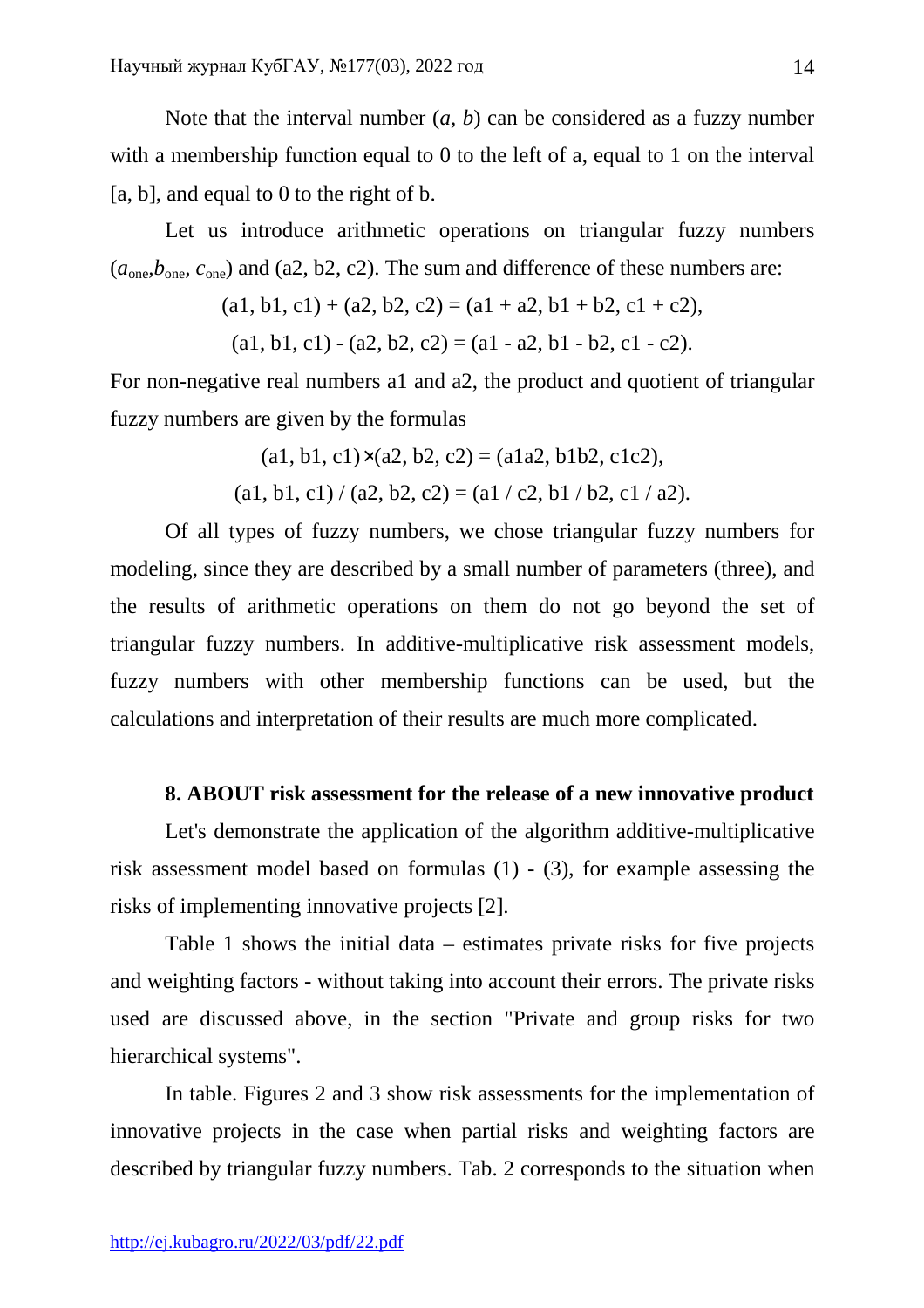the lower and upper limits for private risk assessments deviate from their average values (see Table 1) by  $\pm$  0,5, and the weight coefficients - by  $\pm$  0,005. In table. 3 permissible deviations are 2 times greater - for private risk assessments up to  $\pm 1,0$ , and for weight coefficients up to  $\pm 0.01$ .

| Initial data             |                  | Private risk assessments for five projects                |                  |                  |                  |  |  |
|--------------------------|------------------|-----------------------------------------------------------|------------------|------------------|------------------|--|--|
| Weight coefficients      |                  | Project 1   Project 2   Project 3   Project 4   Project 5 |                  |                  |                  |  |  |
| 1. Production risks      |                  |                                                           |                  |                  |                  |  |  |
| 0.08                     | one              | $\overline{2}$                                            | $\overline{0}$   | $\overline{2}$   | one              |  |  |
| 0.07                     | $\overline{0}$   | one                                                       | $\boldsymbol{0}$ | one              | one              |  |  |
| 0.02                     | $\overline{0}$   | $\overline{0}$                                            | $\boldsymbol{0}$ | $\overline{0}$   | $\boldsymbol{0}$ |  |  |
| 0.03                     | one              | $\overline{0}$                                            | $\overline{0}$   | $\boldsymbol{0}$ | one              |  |  |
| $\mathcal{Q}_\text{one}$ | 0.11             | 0.23                                                      | $\boldsymbol{0}$ | 0.23             | 0.18             |  |  |
|                          |                  | 2. Commercial risks                                       |                  |                  |                  |  |  |
| 0.05                     | $\boldsymbol{0}$ | one                                                       | one              | one              | one              |  |  |
| 0.07                     | one              | $\overline{2}$                                            | five             | one              | $\overline{2}$   |  |  |
| 0.02                     | $\boldsymbol{0}$ | one                                                       | one              | one              | $\boldsymbol{0}$ |  |  |
| 0.06                     | one              | one                                                       | one              | one              | one              |  |  |
| $\mathcal{Q}_2$          | 0.13             | 0.27                                                      | 0.48             | 0.2              | 0.25             |  |  |
|                          |                  | 3. Financial risks                                        |                  |                  |                  |  |  |
| 0.06                     | $\boldsymbol{0}$ | $\overline{0}$                                            | $\theta$         | $\boldsymbol{0}$ | $\overline{0}$   |  |  |
| 0.07                     | one              | one                                                       | one              | one              | one              |  |  |
| 0.07                     | $\boldsymbol{0}$ | $\boldsymbol{0}$                                          | $\boldsymbol{0}$ | $\boldsymbol{0}$ | $\boldsymbol{0}$ |  |  |
| $Q_{3}$                  | 0.07             | 0.07                                                      | 0.07             | 0.07             | 0.07             |  |  |
|                          |                  | 4. Global risks                                           |                  |                  |                  |  |  |
| 0.11                     | one              | one                                                       | one              | one              | one              |  |  |

Table 1. Initial risk assessments for the implementation of innovative projects.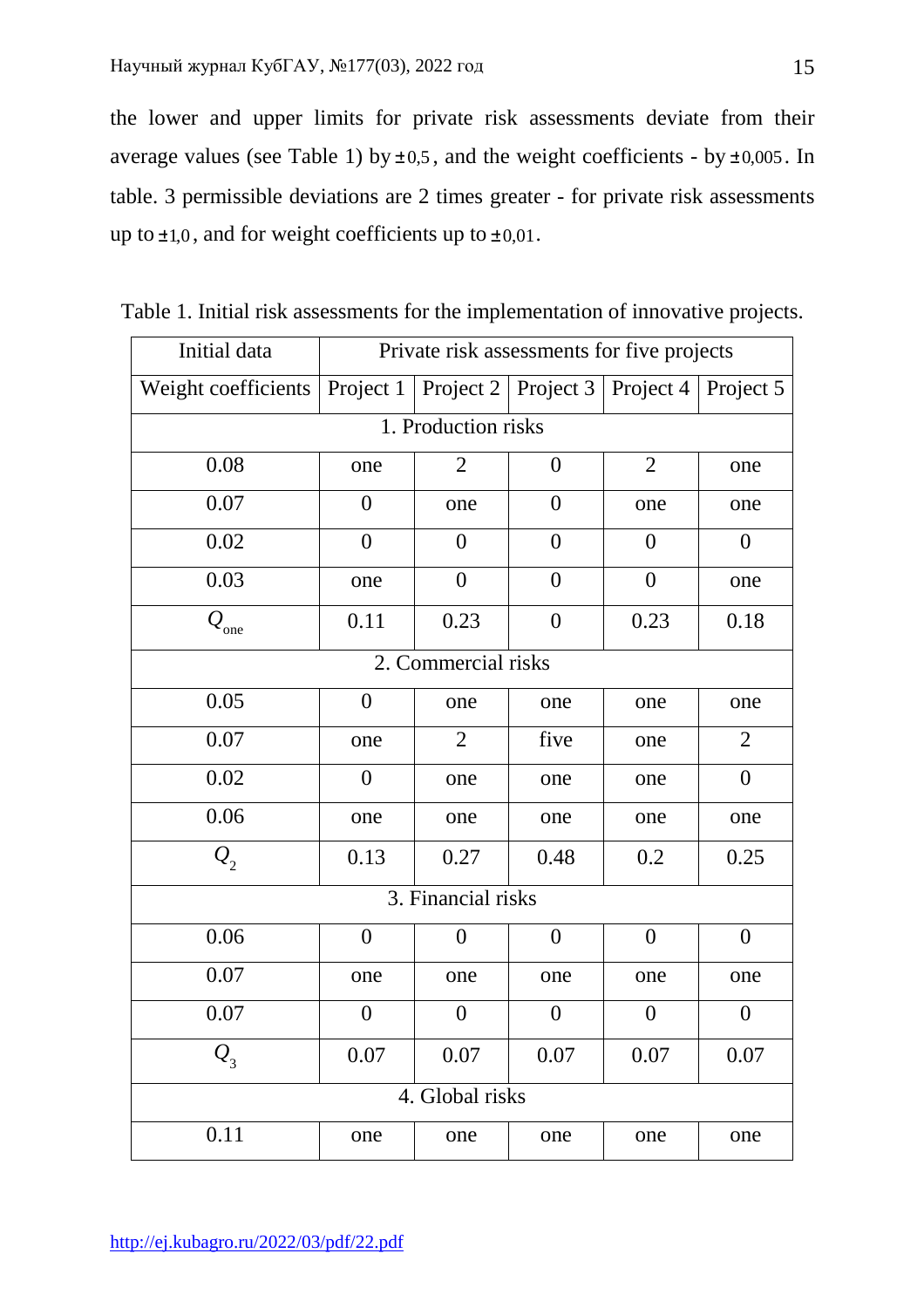| 0.09                                                           |      |      |      |      |      |
|----------------------------------------------------------------|------|------|------|------|------|
|                                                                | 0.11 | 0.11 | 0.11 | 0.11 | 0.11 |
| Risk assessments for the implementation of innovative projects |      |      |      |      |      |
|                                                                | 0.36 | 0.53 | 0.57 | 0.49 | 0.49 |

Table 2. Risk assessments for the implementation of innovative projects with

triangular fuzzy numbers Ain of the form  $A = (a - 0.005, a, a + 0.005)$ 

and Xin of the form  $X = (x - 0.5, x, x + 0.5)$ .

| Weight coefficients  |               | Private risk assessments for five projects |                       |               |               |  |  |
|----------------------|---------------|--------------------------------------------|-----------------------|---------------|---------------|--|--|
|                      | Project 1     | Project 2                                  | Project 3             | Project 4     | Project 5     |  |  |
| 1. Production risks  |               |                                            |                       |               |               |  |  |
| (0.075, 0.08, 0.085) | (0.5, 1, 1.5) | (1.5, 2, 2.5)                              | (0, 0, 0.5)           | (1.5, 2, 2.5) | (0.5, 1, 1.5) |  |  |
| (0.065, 0.07, 0.075) | (0, 0, 0.5)   | (0.5, 1, 1.5)                              | (0, 0, 0.5)           | (0.5, 1, 1.5) | (0.5, 1, 1.5) |  |  |
| (0.015, 0.02, 0.025) | (0, 0, 0.5)   | (0, 0, 0.5)                                | (0, 0, 0.5)           | (0, 0, 0.5)   | (0, 0, 0.5)   |  |  |
| (0.025, 0.03, 0.035) | (0.5, 1, 1.5) | (0, 0, 0.5)                                | (0, 0, 0.5)           | (0, 0, 0.5)   | (0.5, 1, 1.5) |  |  |
| $Q_{_{\rm one}}$     | (0.05, 0.11,  | (0.14, 0.23,                               |                       | (0.14, 0.23,  | (0.08, 0.18,  |  |  |
|                      | 0.23)         | 0.35)                                      | (0, 0, 0.11)<br>0.35) | 0.30)         |               |  |  |
| 2. Commercial risks  |               |                                            |                       |               |               |  |  |
| (0.045, 0.05, 0.055) | (0, 0, 0.5)   | (0.5, 1, 1.5)                              | (0.5, 1, 1.5)         | (0.5, 1, 1.5) | (0.5, 1, 1.5) |  |  |
| (0.065, 0.07, 0.075) | (0.5, 1, 1.5) | (1.5, 2, 2.5)                              | (4.5, 5, 5)           | (0.5, 1, 1.5) | (1.5, 2, 2.5) |  |  |
| (0.015, 0.02, 0.025) | (0, 0, 0.5)   | (0.5, 1, 1.5)                              | (0.5, 1, 1.5)         | (0.5, 1, 1.5) | (0, 0, 0.5)   |  |  |
| (0.055, 0.06, 0.065) | (0.5, 1, 1.5) | (0.5, 1, 1.5)                              | (0.5, 1, 1.5)         | (0.5, 1, 1.5) | (0.5, 1, 1.5) |  |  |
| $Q_{2}$              | (0.06, 0.13,  | (0.15, 0.27,                               | (0.35, 0.48,          | (0.09, 0.20,  | (0.15, 0.25,  |  |  |
|                      | 0.25)         | (0.40)                                     | (0.59)                | 0.33)         | (0.38)        |  |  |
| 3. Financial risks   |               |                                            |                       |               |               |  |  |
| (0.055, 0.06, 0.065) | (0, 0, 0.5)   | (0, 0, 0.5)                                | (0, 0, 0.5)           | (0, 0, 0.5)   | (0, 0, 0.5)   |  |  |
| (0.065, 0.07, 0.075) | (0.5, 1, 1.5) | (0.5, 1, 1.5)                              | (0.5, 1, 1.5)         | (0.5, 1, 1.5) | (0.5, 1, 1.5) |  |  |
| (0.065, 0.07, 0.075) | (0, 0, 0.5)   | (0, 0, 0.5)                                | (0, 0, 0.5)           | (0, 0, 0.5)   | (0, 0, 0.5)   |  |  |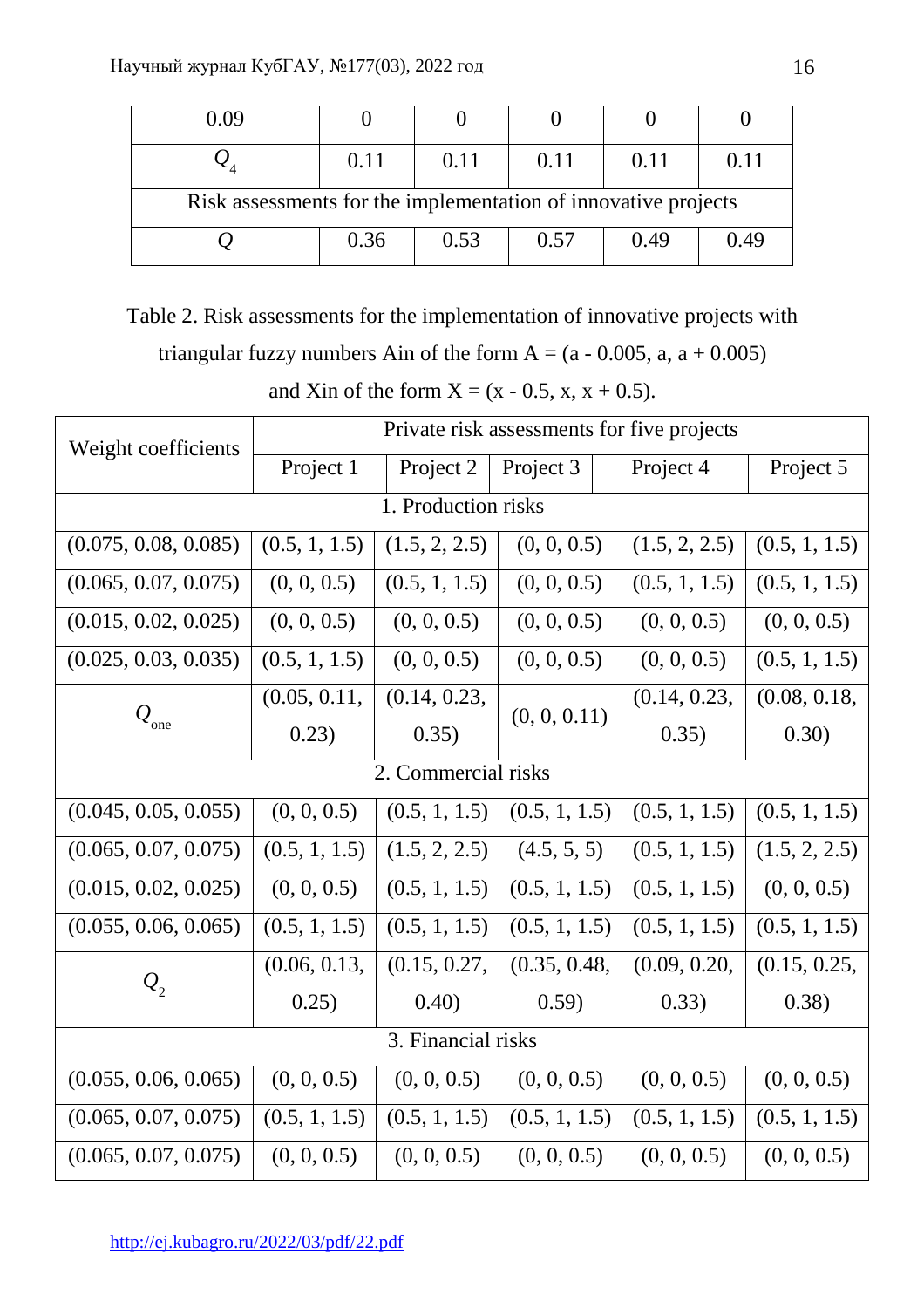|                                                                      | (0.03, 0.07,  | (0.03, 0.07, | (0.03, 0.07,                    | (0.03, 0.07,  | (0.03, 0.07,  |  |  |
|----------------------------------------------------------------------|---------------|--------------|---------------------------------|---------------|---------------|--|--|
| $Q_{3}$                                                              | 0.18)         | 0.18)        | 0.18)                           | 0.18)         | 0.18)         |  |  |
| 4. Global risks                                                      |               |              |                                 |               |               |  |  |
| (0.105, 0.11, 0.115)                                                 | (0.5, 1, 1.5) |              | $(0.5, 1, 1.5)$ $(0.5, 1, 1.5)$ | (0.5, 1, 1.5) | (0.5, 1, 1.5) |  |  |
| (0.085, 0.09, 0.095)                                                 | (0, 0, 0.5)   | (0, 0, 0.5)  | (0, 0, 0.5)                     | (0, 0, 0.5)   | (0, 0, 0.5)   |  |  |
| $\mathcal{Q}_{4}$                                                    | (0.05, 0.11,  | (0.05, 0.11, | (0.05, 0.11,                    | (0, 0.11,     | (0.05, 0.11,  |  |  |
|                                                                      | 0.22)         | 0.22)        | 0.22)                           | (0.34)        | 0.22)         |  |  |
| Fuzzy risk assessments for the implementation of innovative projects |               |              |                                 |               |               |  |  |
|                                                                      | (0.18, 0.36,  | (0.34, 0.53, | (0.40, 0.57,                    | (0.29, 0.49,  | (0.28, 0.49,  |  |  |
| $\varrho$                                                            | 0.63)         | 0.76)        | 0.77)                           | 0.72)         | 0.73)         |  |  |

Table 3. Risk assessments for the implementation of innovative projects with

triangular fuzzy numbers Ain of the form  $A = (a - 0.01, a, a + 0.01)$ 

and Xin of the form  $X = (x - 1, x, x + 1)$ .

| Weight coefficients           |                                     | Private risk assessments for five projects |                       |              |           |  |  |
|-------------------------------|-------------------------------------|--------------------------------------------|-----------------------|--------------|-----------|--|--|
|                               | Project 1<br>Project 3<br>Project 2 |                                            | Project 4             | Project 5    |           |  |  |
| 1. Production risks           |                                     |                                            |                       |              |           |  |  |
| (0.07, 0.08, 0.09)            | (0, 1, 2)                           | (1, 2, 3)                                  | (0, 0, 1)             | (1, 2, 3)    | (0, 1, 2) |  |  |
| (0.06, 0.07, 0.08)            | (0, 0, 1)                           | (0, 1, 2)                                  | (0, 0, 1)             | (0, 1, 2)    | (0, 1, 2) |  |  |
| (0.01, 0.02, 0.03)            | (0, 0, 1)                           | (0, 0, 1)                                  | (0, 0, 1)             | (0, 0, 1)    | (0, 0, 1) |  |  |
| (0.02, 0.03, 0.04)            | (0, 1, 2)                           | (0, 0, 1)                                  | (0, 0, 1)             | (0, 0, 1)    | (0, 1, 2) |  |  |
|                               | (0, 0.11,                           | (0.07, 0.23,                               |                       | (0.07, 0.23, | (0, 0.18, |  |  |
| $\mathcal{Q}_{_{\text{one}}}$ | 0.37)                               | 0.50)                                      | (0, 0, 0.24)<br>0.50) | 0.45)        |           |  |  |
|                               | 2. Commercial risks                 |                                            |                       |              |           |  |  |
| (0.04, 0.05, 0.06)            | (0, 0, 1)                           | (0, 1, 2)                                  | (0, 1, 2)             | (0, 1, 2)    | (0, 1, 2) |  |  |
| (0.06, 0.07, 0.08)            | (0, 1, 2)                           | (1, 2, 3)                                  | (4, 5, 5)             | (0, 1, 2)    | (1, 2, 3) |  |  |
| (0.01, 0.02, 0.03)            | (0, 0, 1)                           | (0, 1, 2)                                  | (0, 1, 2)             | (0, 1, 2)    | (0, 0, 1) |  |  |
| (0.05, 0.06, 0.07)            | (0, 1, 2)                           | (0, 1, 2)                                  | (0, 1, 2)             | (0, 1, 2)    | (0, 1, 2) |  |  |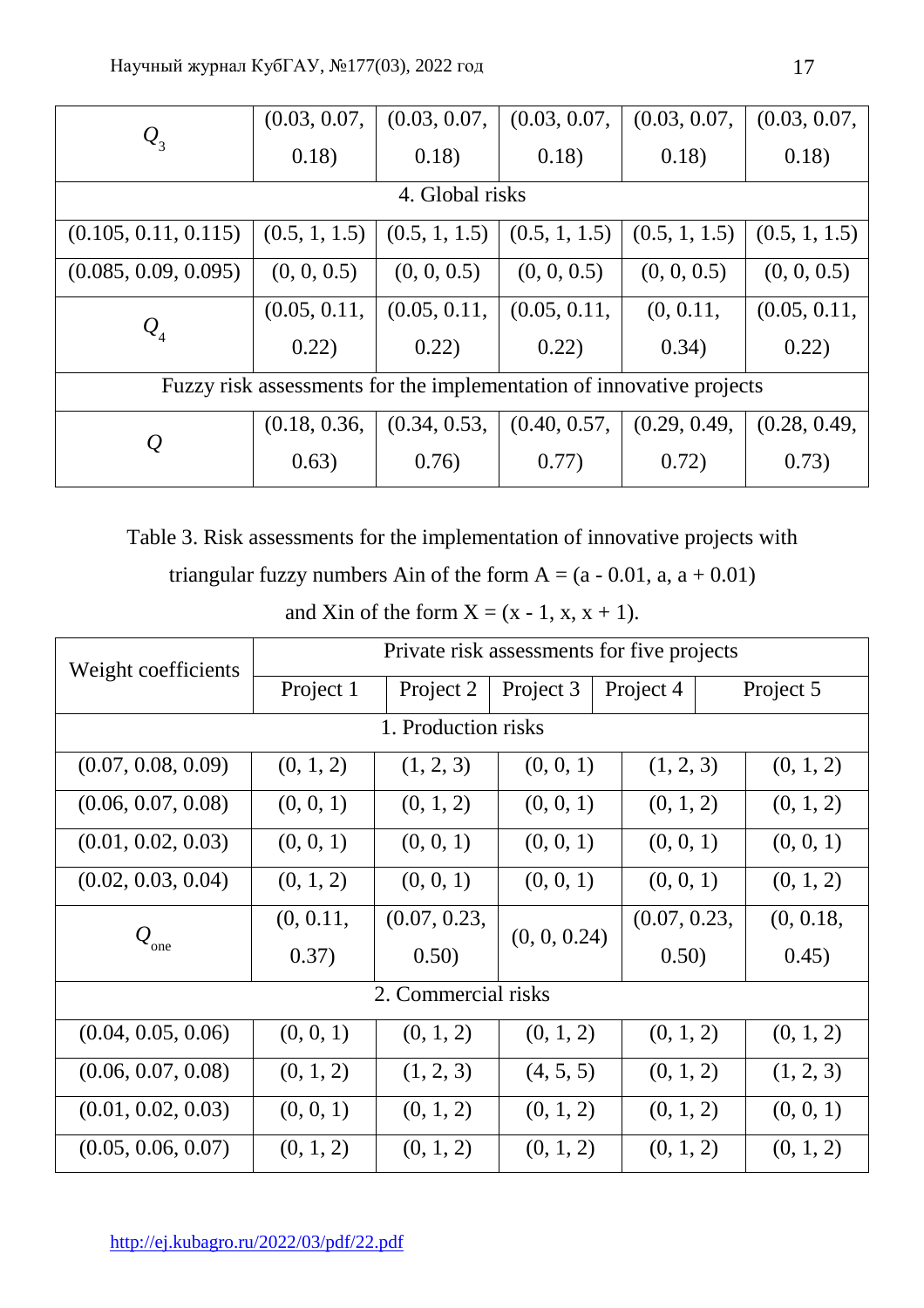| $Q_{2}$            | (0, 0.13,       | (0.06, 0.27,                                                         | (0.24, 0.48, | (0, 0.20,    | (0.06, 0.25, |  |  |
|--------------------|-----------------|----------------------------------------------------------------------|--------------|--------------|--------------|--|--|
|                    | (0.39)          | 0.56)                                                                | 0.72)        | (0.48)       | 0.53)        |  |  |
| 3. Financial risks |                 |                                                                      |              |              |              |  |  |
| (0.05, 0.06, 0.07) | (0, 0, 1)       | (0, 0, 1)                                                            | (0, 0, 1)    | (0, 0, 1)    | (0, 0, 1)    |  |  |
| (0.06, 0.07, 0.08) | (0, 1, 2)       | (0, 1, 2)                                                            | (0, 1, 2)    | (0, 1, 2)    | (0, 1, 2)    |  |  |
| (0.06, 0.07, 0.08) | (0, 0, 1)       | (0, 0, 1)                                                            | (0, 0, 1)    | (0, 0, 1)    | (0, 0, 1)    |  |  |
| $Q_{3}$            | (0, 0.07,       | (0, 0.07,                                                            | (0, 0.07,    | (0, 0.07,    | (0, 0.07,    |  |  |
|                    | 0.31)           | 0.31)                                                                | 0.31)        | 0.31)        | 0.31)        |  |  |
|                    | 4. Global risks |                                                                      |              |              |              |  |  |
| (0.10, 0.11, 0.12) | (0, 1, 2)       | (0, 1, 2)                                                            | (0, 1, 2)    | (0, 1, 2)    | (0, 1, 2)    |  |  |
| (0.08, 0.09, 0.10) | (0, 0, 1)       | (0, 0, 1)                                                            | (0, 0, 1)    | (0, 0, 1)    | (0, 0, 1)    |  |  |
| $\mathcal{Q}_4$    | (0, 0.11,       | (0, 0.11,                                                            | (0, 0.11,    | (0, 0.11,    | (0, 0.11,    |  |  |
|                    | 0.34)           | 0.34)                                                                | 0.34)        | 0.34)        | (0.34)       |  |  |
|                    |                 | Fuzzy risk assessments for the implementation of innovative projects |              |              |              |  |  |
| $\mathcal{Q}_4$    | (0, 0.36,       | (0.13, 0.53,                                                         | (0.24, 0.57, | (0.07, 0.49, | (0.06, 0.49, |  |  |
|                    | 0.82)           | (0.9)                                                                | (0.9)        | (0.88)       | 0.88)        |  |  |

 Table data analysis. 1 shows that the risks of implementing the considered innovative projects befor efreely large - from 0.36 to 0.57. Therefore, it is necessary to develop methods to reduce the severity of private risks, as well as to prepare for a possible failure to complete the project on time. The calculated intervals for the total risk (the last rows of Tables 2 and 3) are not small and expand noticeably with an increase in the possible scatter of the values of individual risk assessments and coefficients. We state that it is not advisable to overestimate the accuracy of the conclusions. This statement corresponds to the results of the theory of stability of mathematical models of real phenomena and processes[45 - 49].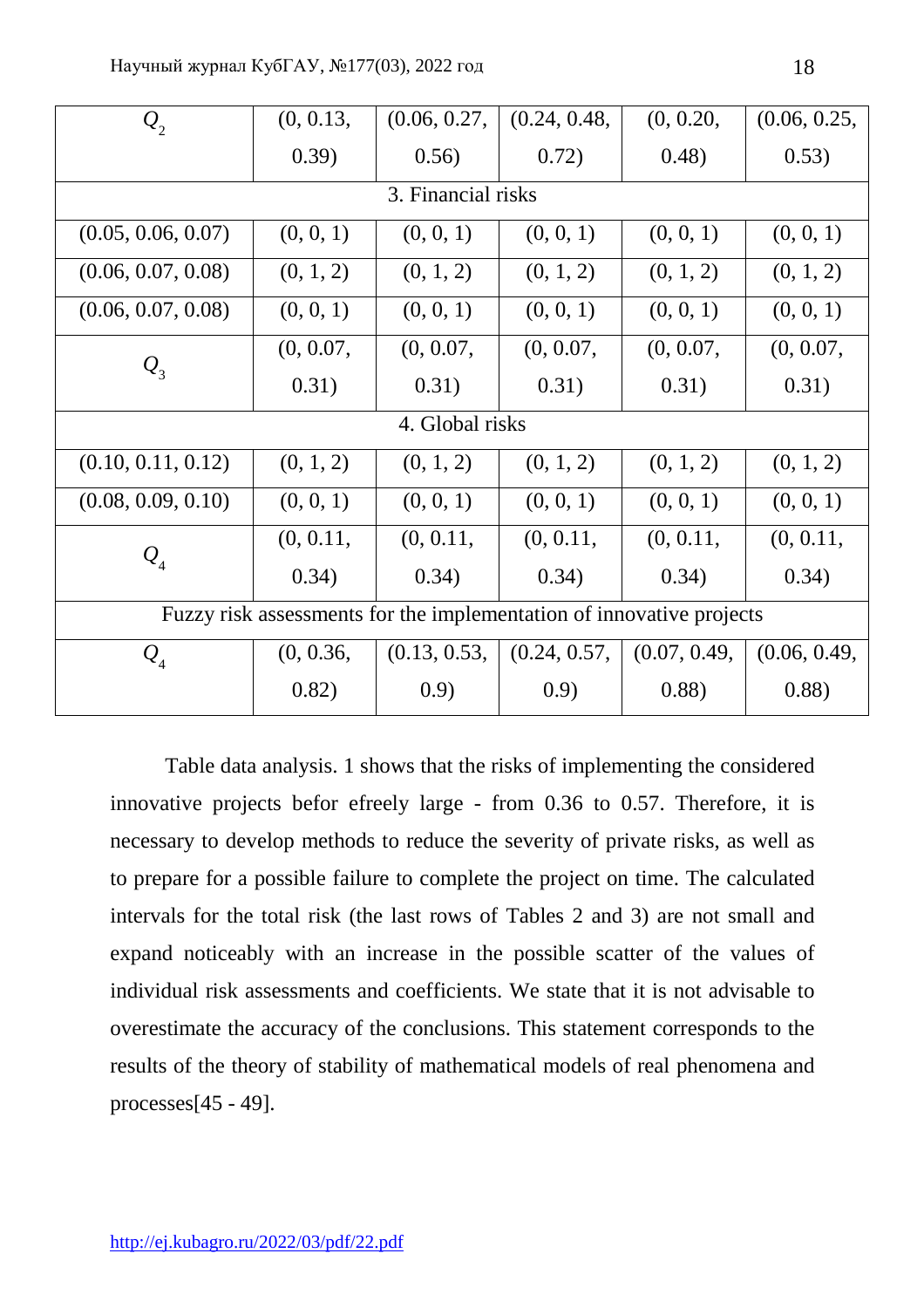# **9. About risk assessments in the implementation of projects for the development rocket and space technology**

 We apply the algorithm of the additive-multiplicative risk assessment model based on formulas (1) - (3) to the initial data for two projects in the development of space technology. The three-level hierarchical system of risks is described above, in the section "Private and group risks for two hierarchical systems". The values of the estimates of 44 partial risks and the corresponding weighting factors (without errors) for two projects are given in [11]. We will proceed from the interval analogues of these quantities, which are introduced according to the following rules.

The private risk assessment 0 corresponds to the interval  $[0; 0.5]$ , estimate 1 - interval [0.5; 1.5], estimate 2 - interval [1.5; 2.5], estimate 3 - interval [2.5; 3.5], estimate 4 - interval [3.5; 4.5], estimate 5 - interval [4.5; 5.0]. Weight coefficients were presented as  $[A1, A2] = [A - 0.004; A + 0.004]$ , where A are the values for the corresponding partial risk in[eleven].

 The calculation results are given in Table. 4, namely, the interval risk estimates of the stages [Qi1, Qi2] and their alternative notations  $Q_i \pm \Delta Q_i$ , where i  $= 1, 2, \dots, 8$ , as well as an interval estimate of the total risk.

| Project development | Project 1  |                      | Project 2  |                      |
|---------------------|------------|----------------------|------------|----------------------|
| stage               | [Qi1, Qi2] | $Q_i \pm \Delta Q_i$ | [Qi1, Qi2] | $Q_i \pm \Delta Q_i$ |
| 1) Concept          | [0.126;    | $0.246 \pm 0.12$     | [0.031;    | $0.105 \pm$          |
|                     | $0.366$ ]  |                      | 0.178]     | 0.074                |
| 2) Project          | [0.075;    | $0.181 \pm$          | [0.033;    | $0.115 \pm$          |
| development         | $0.286$ ]  | 0.106                | 0.196      | 0.082                |
| 3) Development of   | [0.079;    | $0.193 \pm$          | [0.035;    | $0.117 \pm$          |

Table 4. Risk assessments successful implementation projects for the development rocket and space technology (modeling using interval numbers)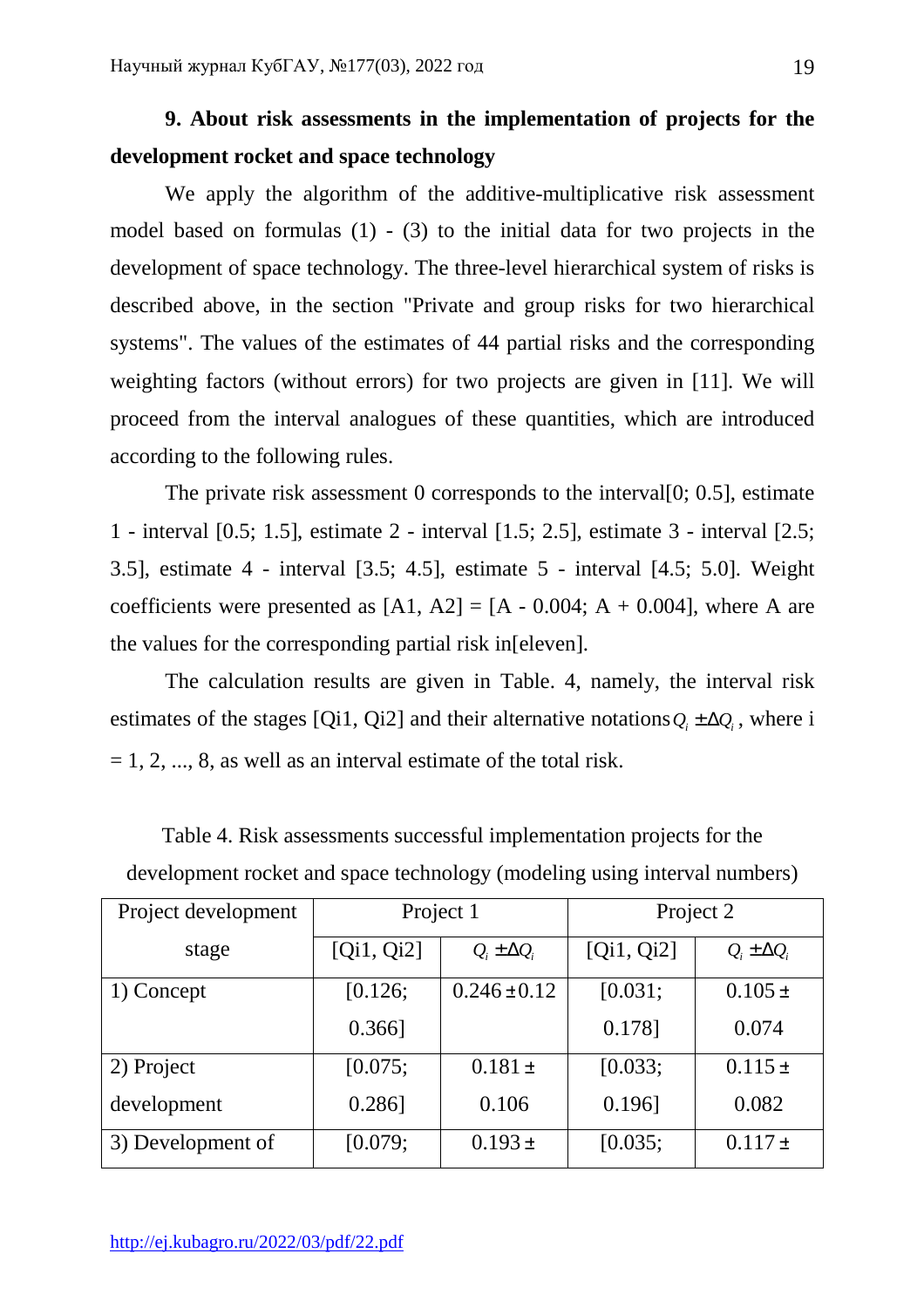| working             | $0.306$ ] | 0.114       | 0.198]    | 0.082       |
|---------------------|-----------|-------------|-----------|-------------|
| documentation       |           |             |           |             |
| 4) Manufacturing of | [0.140;   | $0.277 \pm$ | [0.028;   | $0.116\pm$  |
| prototypes          | 0.414]    | 0.137       | $0.204$ ] | 0.088       |
| 5) Ground mining    | [0.209;   | $0.327 \pm$ | [0.029;   | $0.111 \pm$ |
|                     | 0.444]    | 0.118       | $0.192$ ] | 0.082       |
| 6) Correction of    | [0.065;   | $0.156 \pm$ | [0.011;   | $0.080 \pm$ |
| documentation       | $0.246$ ] | 0.091       | $0.148$ ] | 0.067       |
| 7) Flight test      | [0.244;   | $0.388 \pm$ | [0.024;   | $0.105\pm$  |
|                     | $0.532$ ] | 0.144       | $0.186$ ] | 0.081       |
| 8) Launch           | [0.162;   | $0.289 \pm$ | [0.022;   | $0.098 \pm$ |
|                     | $0.410$ ] | 0.124       | $0.174$ ] | 0.076       |
| Project as a whole  | [0.700;   | $0.840 \pm$ | [0.195;   | $0.500 \pm$ |
|                     | 0.979]    | 0.140       | $0.805$ ] | 0.305       |

 Accumulating from stage to stage, the numerical risk assessment for project 1 increases to a clearly unacceptable value of  $0.840 \pm 0.140$ , at which the error is only 16.67% of the central value. Therefore, project 1 will most likely not be completed on time.

 For project 2,accumulating from stage to stage, the total risk estimate reaches  $0.500 \pm 0.305$ , respectively, the probability of successful completion of project 2 (ie, on time) is close to the value of 0.5 with an error of 61% of the central value. Therefore, project 2 can be completed on time or not completed with equal probability.

# **10. Conclusions**

 In this article, the additive-multiplicative risk assessment model is generalized for the case of describing particular risks and weighting factors by interval and triangular fuzzy numbers. The construction of a system for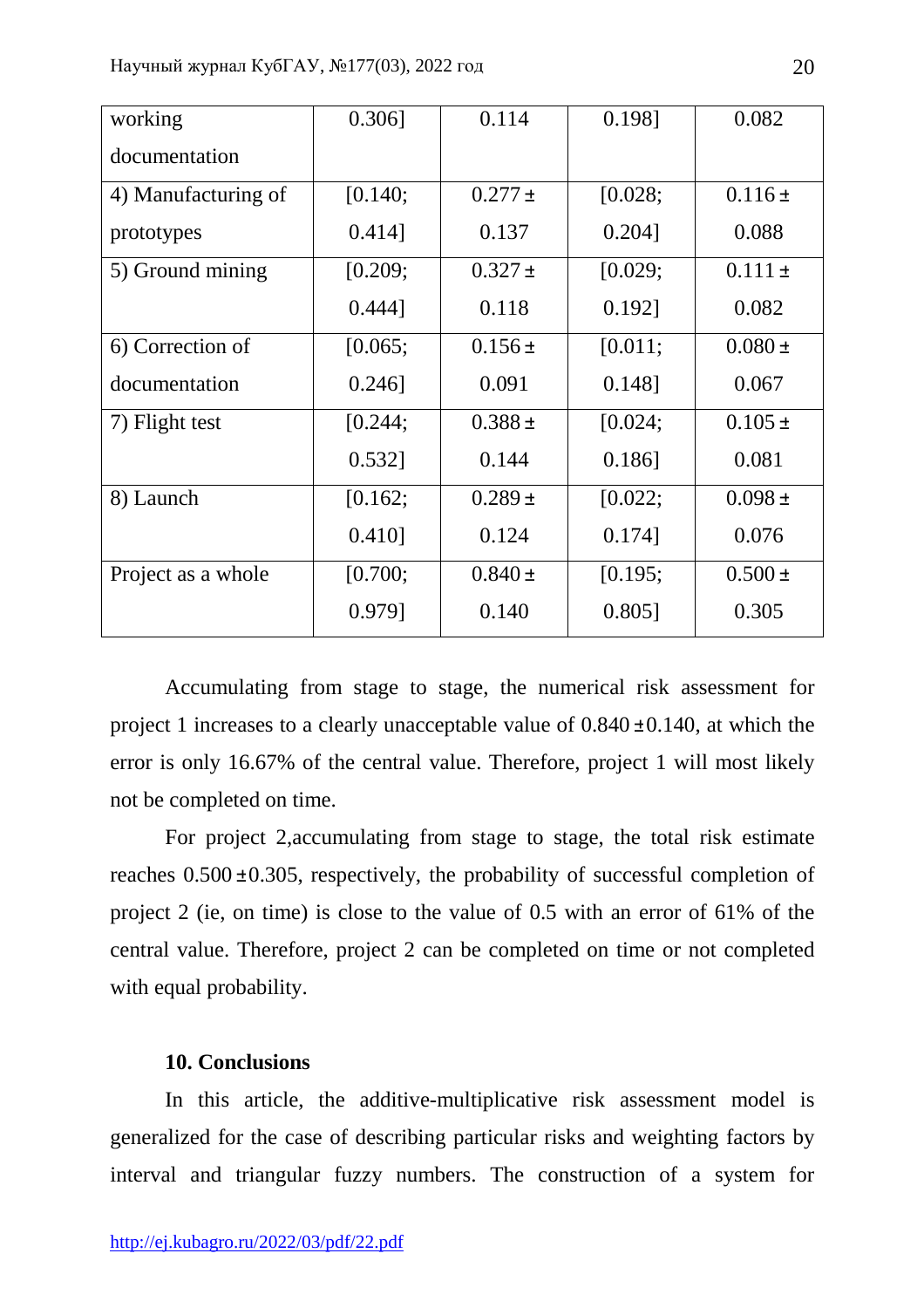evaluating particular risks and weighting coefficients is freed from unnecessary assumptions made in the previous works of the author.

 As examples, the application of the proposed approach is considered.to assess the risks of implementing innovative projects (modeling using triangular fuzzy numbers) and the risks of successful implementation projects for the development rocket and space technology (modeling using interval numbers).

 The problems of assessing the risks of projects in the creation of rocket and space technology based on an additive-multiplicative model are considered in [12 - 15]. This model is included in training courses [2, 52].

 Need generalizations additive-multiplicative risk assessment model with the aim of describing private risks and weighting factors by interval and triangular fuzzy numbers is substantiated in [17]. The approach developed in this article corresponds to the main provisions theory of stability of mathematical models of real phenomena and processes [45 - 49] and the results of systemic fuzzy interval mathematics [7, 8, 50].

 The generalized additive-multiplicative risk assessment model proposed in this article based on fuzzy and interval initial data can be successfully applied in various application areas for risk assessment and management.

 The author is grateful A.A. Grigorieva and A.A. Yun for performing calculations and preparing tables 1 - 4.

### **References**

1. Orlov A.I. Mathematical methods for risk research (generalizing article) // Factory laboratory. material diagnostics. 2021. V.87. No. 11. S. 70-80.

2. Orlov A.I. Methods of making managerial decisions. - M.: KNORUS, 2018. - 286 p.

3. Orlov A.I. Orlov A.I., Semenov P.M., Zhikharev V.N., Tsupin V.A. Methodology for assessing the risks of implementing innovative projects // Management of large systems. Proceedings of the International Scientific and Practical Conference (September 22-26, 1997, Moscow, Russia). - M.: SINTEG, 1997. - S. 109-109.

4. Vologzhanina S.A., Orlov A.I. About one approach to risk assessment for small enterprises (on the example of implementation of innovative projects in universities) // Training of specialists in the field of small business in higher education. Collection of scientific articles. - M .: Publishing house of LLC "ELIX +", 2001. P. 40-53.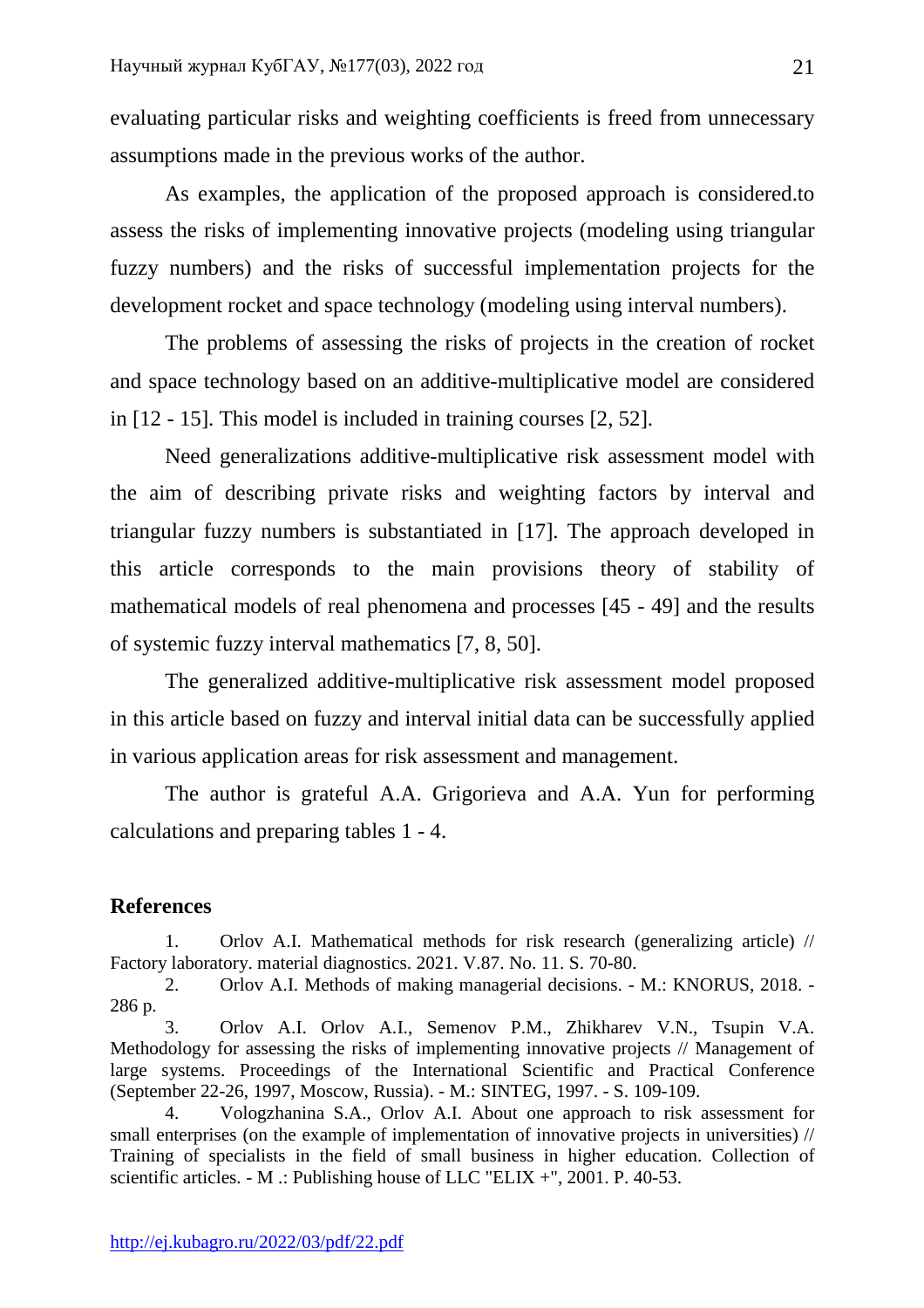5. Anisimov S.N. Designing integrated production and corporate structures: efficiency, organization, management / S.N. Anisimov, A.A. Kolobov, I.N. Omelchenko, A.I. Orlov, A.M. Ivanilova, S.V. Krasnov; Ed. A. A. Kolobova, A. I. Orlova. Scientific publication. - M .: Publishing house of MSTU im. N. E. Bauman, 2006. - 728 p.

6. Kolobov A.A., Omelchenko I.N., Orlov A.I. High technology management. Integrated production and corporate structures: organization, economics, management, design, efficiency, sustainability. - M .: Exam, 2008. - 621 p.

7. Orlov A.I., Lutsenko E.V. System fuzzy interval mathematics. - Krasnodar, KubGAU. 2014. - 600 p.

8. Orlov A.I., Lutsenko E.V. Analysis of data, information and knowledge in systemic fuzzy interval mathematics.- Krasnodar: KubGAU, 2022. - 405 p.

9. Orlov A.I., Tsisarsky A.D. Additive-multiplicative risk assessment model and its application in the development of innovative and investment projects for the creation of rocket and space technology // Problems of managing the safety of complex systems: Proceedings of the XXI International Conference. Moscow, December 2013 Ed. N.I. Arkhipova, V.V. Kulby. - M.: RGGU, 2013. - S.394-398.

10. Orlov A.I. Tsisarsky A.D. Features of risk assessment in the implementation of innovation and investment projects in the space industry // Actual problems of Russian cosmonautics. Materials of the XXXVIII Academic Readings on Cosmonautics. Moscow, January2014. / Under the general editorship of A.K. Medvedeva. - M.: Commission of the Russian Academy of Sciences for the development of the scientific heritage of the pioneers of space exploration, 2014. - P. 210-210.

11. Orlov A.I., Tsisarsky A.D. Features of risk assessment when creating rocket and space technology // National interests: priorities and safety. 2013. No. 43(232). pp. 37 - 46.

12. Orlov A.I., Tsisarsky A.D. Method of risk assessment in the creation of rocket and space technology // Bulletin of the Moscow State Technical University. N.E. Bauman, ser. Engineering. 2017. No. 2 (113). pp. 99-107.

13. Orlov A.I., Tsisarsky A.D. Organizational and economic model for project risk assessment // Siberian Journal of Science and Technology. 2017. V.18. No. 2. S. 464-470.

14. Orlov A.I., Tsisarsky A.D. A model for risk assessment of projects in the development of rocket and space technology. Vestnik NPO im. Lavochkin. 2017. №3. pp. 89- 94.

15. Orlov A.I. Additive-multiplicative risk assessment model for the creation of rocket and space technology // Scientific journal of KubSAU. 2014. No. 102, pp. 78–111.

16. Orlov A.I. Additive-multiplicative model for assessing the risks of project implementation / Management of scientific and technical projects: mater. Second International sci.-tech. conf. - M.: Publishing house of MSTU im. N.E. Bauman, 2018. - S. 177–182.

17. Orlov A.I. Development of an additive-multiplicative model for assessing the risks of project implementation // Management of scientific and technical projects: materials of the Third International scientific and technical conference, - M .: Publishing house of MSTU im. N.E. Bauman, 2019. - S. 305-310.

18. Arbuzov G.M. Arbuzov G.M., Gorsky V.G., Orlov A.I., Kurochkin V.K. Methodology for identifying hazard priorities in the placement and operation of technically hazardous objects in the region on the basis of expert risk assessment // Proceedings of Scientific and Practical conference "Problems of ensuring the protection of the population and territories in the context of the prospective development of technical activities in the North-West region", St. Petersburg, November 11, 1998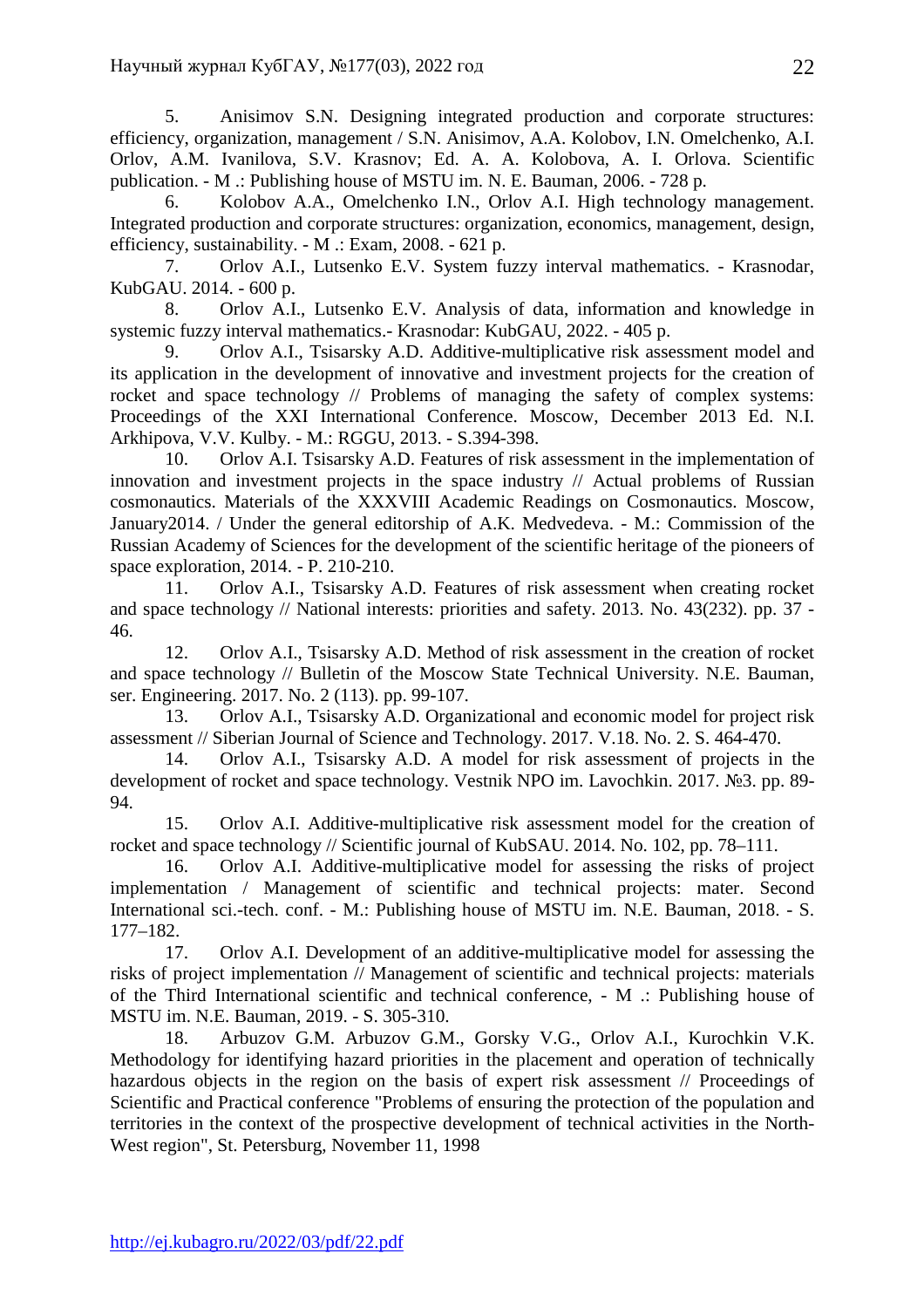19. Orlov A.I., Timofeev L.P. Problems of public health in the industrial centers of Russia and their solution using the concept of environmental risk // All-Russian Interuniversity Scientific and Practical Conference "Russian University: Personality in the Center of Attention" (Problems of education). Abstracts of reports. Volume 4. - Rostov-on-Don: Don State Technical University, 1999. - S. 190-193.

20. Orlov A.I., Fedoseev V.N. Problems of environmental safety management / Management in Russia and abroad. 2000. No. 6. pp. 78-86.

21. Orlov A.I. and others. Management of industrial and environmental safety: Textbook / A.I. Orlov, V. N. Fedoseev, V. G. Larionov, A. F. Koziakov). — M.: URAO, 2002 (1st ed.), 2003 (2nd ed.). — 220 s.

22. Orlov A.I., Fedoseev V.N. Management in the technosphere. Textbook for universities. - M .: Academy, 2003. - 384 p.

23. Orlov A.I. Problems of environmental safety management. Results of twenty years of scientific research and teaching. – Saarbrücken: Palmarium Academic Publishing. 2012. - 344 p.

24. Orlov A.I. Problems of environmental safety management. - M .: AI Pi Ar Media, 2022. - 224 p.

25. Orlov A.I. Organizational and economic modeling of industrial enterprise management processes under inflation risks // Strategic planning and development of enterprises. Proceedings of the Ninth All-Russian Symposium (Moscow, April 15-16, 2008). Ed. corresponding member RAS G.B. Kleiner. Section 4. - M.: CEMI RAN, 2008. - S. 124– 126.

26. Butov A.A. Automated system for forecasting and preventing aviation accidents in the organization and production of air transportation / Butov A.A., Volkov M.A., Makarov V.P., Orlov A.I., Sharov V.D. // Proceedings of the Samara Scientific Center of the Russian Academy of Sciences. 2012. Volume 14. No. 4(2). pp.380-385.

27. Butov A.A. Butov A.A., Sharov V.D., Makarov V.P., Orlov A.I. Flight safety management in an airline based on the prevention of aviation events. // Problems of security management of complex systems: Proceedings of the XX International Conference (Moscow, December 2012). Ed. N.I. Arkhipova, V.V. Kulby. - M.: RGGU, 2012. - S. 272-275.

28. Orlov A.I., Rukhlinsky V.M., Sharov V.D. Economic risk assessment in flight safety management // Proceedings of the I International Conference "Strategic management and controlling in non-profit and public organizations: foundations, universities, municipalities, associations and partnerships": issue No. 1 / Under the scientific. ed. S.L. Baidakova and S.G. Falco. - M.: NP "OK", 2011. - S. 108-114.

29. Volkov M.A. Volkov M.A., Makarov V.P., Orlov A.I., Rukhlinsky V.M., Sannikov I.A., Sharov V. et al. Forecasting flight safety and economic risk assessment / Strategic planning and development of enterprises. D. // Proceedings of the Thirteenth All-Russian Symposium (Moscow, April 10-11, 2012). Ed. corresponding member RAS G.B. Kleiner. Section 5. - M.: CEMI RAN, 2012. - S. 43-45.

30. Sharov V.D., Orlov A.I. Identification of deviations in the controlling system (on the example of monitoring the level of flight safety) / Green Controlling: Proceedings of the III International Congress on Controlling. Under scientific ed. S.G. Falco. - M.: NP "Association of Controllers", 2013. - S. 277–292.

31. Orlov A.I., Sharov V.D. Identification of deviations in controlling (on the example of monitoring the level of flight safety) // Scientific journal of KubSAU. 2014. No. 95. P. 460-469.

32. Orlov A.I. Artificial intelligence: expert assessments. - M .: AI Pi Ar Media, 2022. - 436 p.